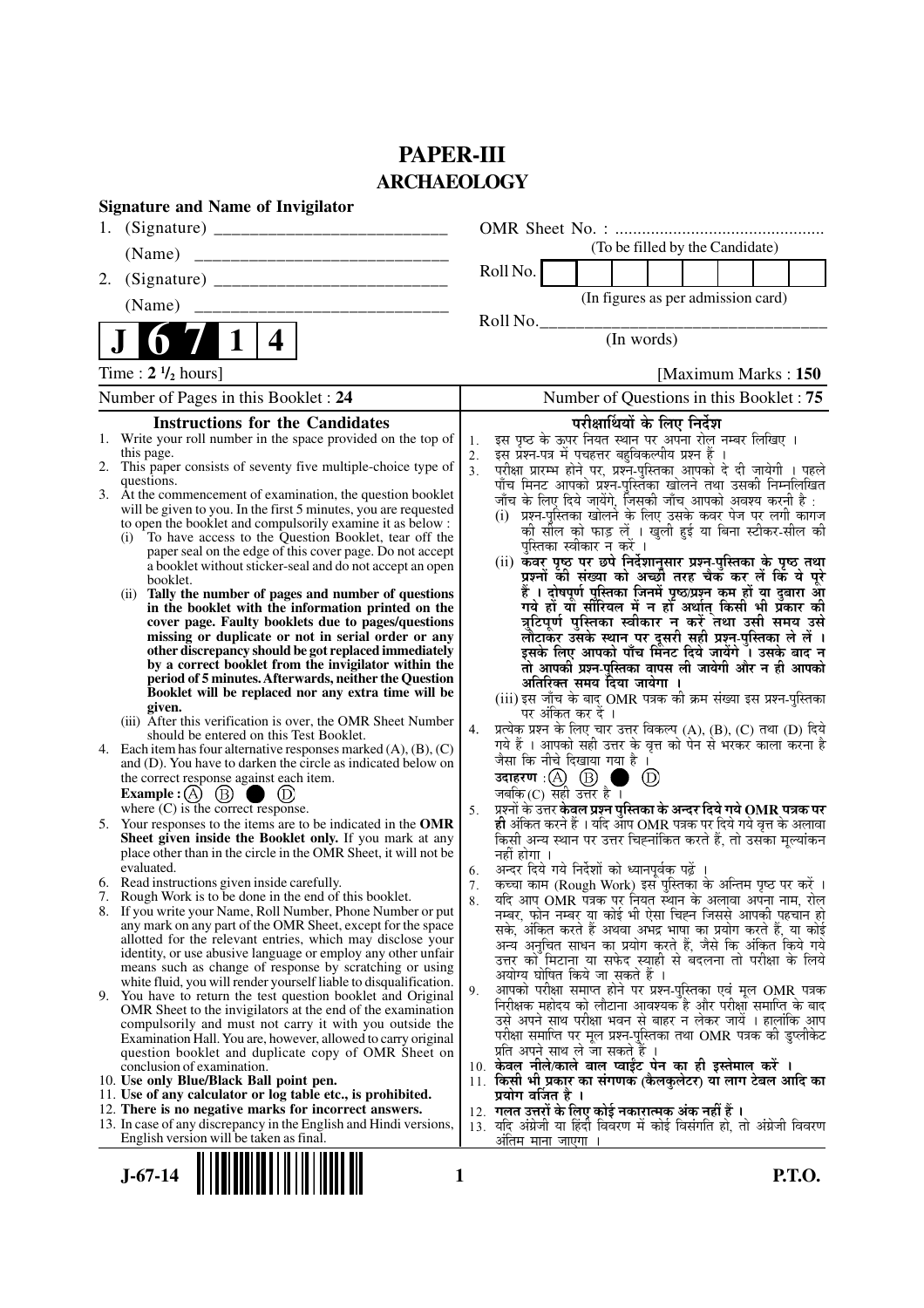#### **ARCHAEOLOGY Paper – III**

**Note :** This paper contains **seventy five (75)** objective type questions of **two (2)** marks each. **All** questions are compulsory.

- **1.** In which States are Attirampakkam and Isampur Palaeolithic sites situated ?
	- (A) Andhra Pradesh and Maharashtra
	- (B) Tamil Nadu and Andhra Pradesh
	- (C) Tamil Nadu and Karnataka
	- (D) Tamil Nadu and Kerala
- **2.** Which archaeological site gives the earliest evidence, so far known about use of the Betel nut (Areca Catechu) in India ?
	- (A) Budihal (B) Watgal
	- (C) Pattikonda (D) Hallur
- **3.** The transition from a huntinggathering stage to the beginning of settled agriculture can be traced at
	- (A) Loteshwar and Ratanpur
	- (B) Adamgarh
	- (C) Chopani-Mando
	- (D) Sarai Nahar Rai
- **4.** Mehargarh is situated on the bank of which river ?
	- (A) Indus (B) Jhelum
	- (C) Bolan (D) Vitasta
- **5.** Which one of the following is the last tradition of the European Upper Palaeolithic ?
	- (A) Magdelenian
	- (B) Azilian
	- (C) Solutrean
	- (D) Chatelperronian
- **6.** An indisputably upper Palaeolithic blade-and-burin industry was first identified at
	- (A) Bagor (B) Patne
	- (C) Renigunta (D) Taradih

Paper-III 2 J-67-14

- **7.** From Patne which one of the following cultural sequences have been found ?
	- (A) Lower Palaeolithic, Middle Palaeolithic and Upper Palaeolithic
	- (B) Lower Palaeolithic, Upper Palaeolithic and Mesolithic
	- (C) Middle Palaeolithic, Upper Palaeolithic and Mesolithic
	- (D) Lower Palaeolithic and Middle Palaeolithic
- **8.** Silver makes its earliest appearance in India to date in the
	- (A) Neolithic culture
	- (B) Harappan civilization
	- (C) Chalcolithic culture
	- (D) Vedic period
- **9.** Chechar is situated on the bank of which of the following river?
	- (A) Gandak (B) Son
	- (C) Ganga (D) Kosi
- 10. Decorated terracotta spindle-whosle have been found from
	- (A) Bagor I (B) Bagor II
	- (C) Baghor (D) Adamgarh
- **11.** Finger prints on lump of clay have been found at
	- (A) Terra Amata in France
	- (B) Altamira in Spain
	- (C) Dalvi in Czechoslovakia
	- (D) Loussel in France
-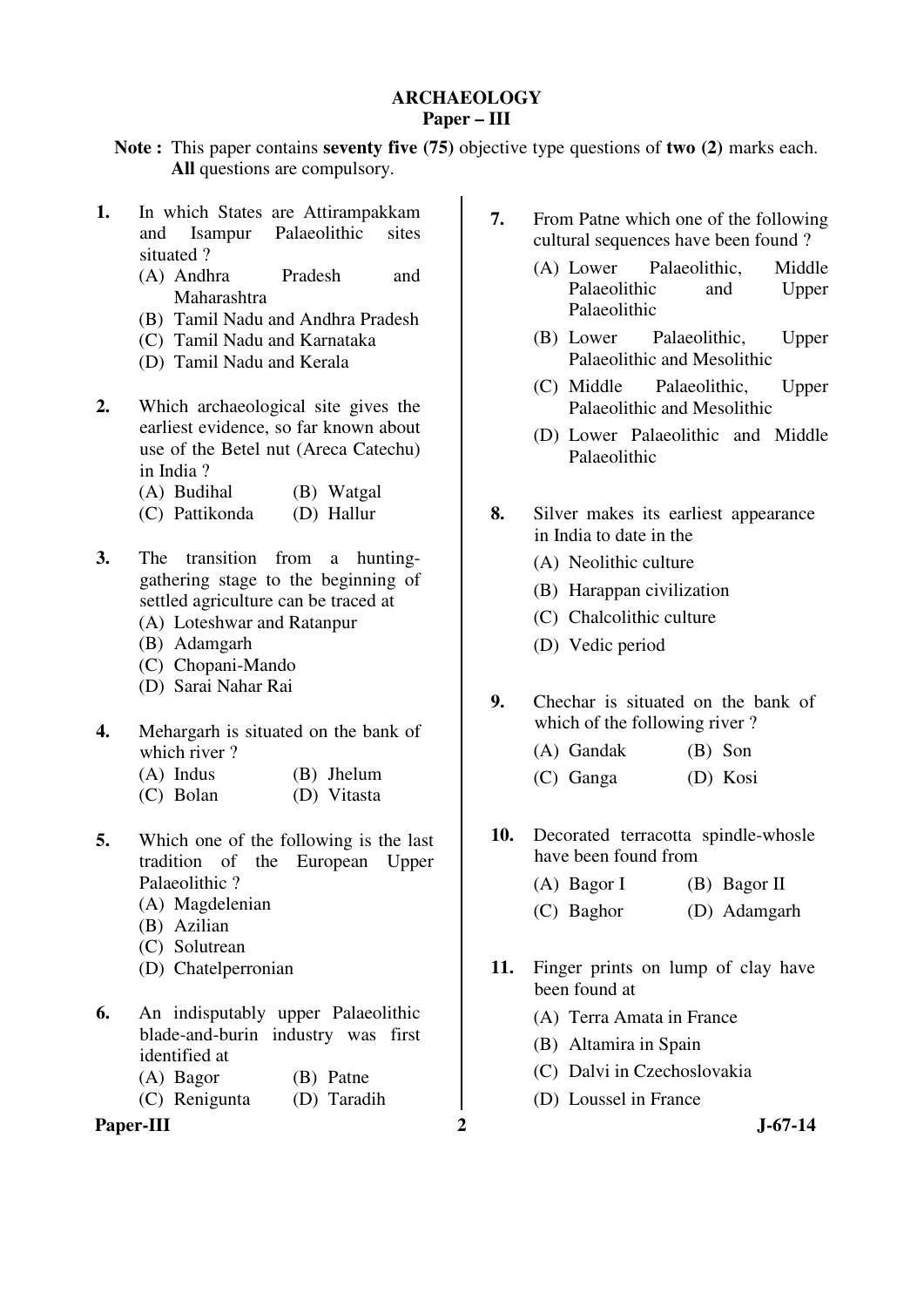# पुरातत्त्व

# ¯ÖÏ¿®Ö¯Ö¡Ö **– III**

- स्**चना:** इस प्रश्नपत्र में पचहत्तर (75) बह-विकल्पीय प्रश्न हैं । प्रत्येक प्रश्न के दो (2) अंक हैं । सभी प्रश्न अनिवार्य हैं ।
- 1. अत्तिरमपक्कम और ईसामपुर पुरापाषाणिक पुरास्थल किन राज्यों में स्थित हैं ?
	- (A) आन्ध्र प्रदेश और महाराष्ट्र
	- (B) तमिलनाडु और आन्ध्र प्रदेश
	- (C) तमिलनाडु और कर्नाटक
	- (D) तमिलनाडु और केरल
- 2. भारत में अब तक ज्ञात, सुपाड़ी (अरेका कटेच्) का प्राचीनतम साक्ष्य किस पुरा स्थल से मिला है ?
	- (A) बुदिहाल (B) वटगल
	- (C) पट्टिकोण्डा (D) हल्लूर
- 3. Hudhi Awasa ku Ruba Kara 3. \*Hudahi Amarta 3. \*Hudahi 3. \*Hudahi 3. \*Hudahi 3. \*Hudahi Amarta & Sultan & Sult का संक्रमण निर्धारित किया जा सकता है
	- (A) लोटेश्वर और रतनपुर
	- (B) आदमगढ़
	- (C) चोपनी-माण्डो
	- (D) सराय नाहर राय
- 4. <sup>ो</sup>हरगढ़ किस नदी के तट पर स्थित है ?
	- (A) सिन्ध (B) झेलम
	- (C) बोलन (D) वितस्ता
- **5.** निम्नलिखित में से कौन युरोपीय उच्च पुरापाषाणिक की अन्तिम परम्परा है ?
	- (A) मैग्डलेनियन (B) अजीलियन
	- (C) साल्यूट्रियन (D) चेटेलपेरोनियन
- **6.** निर्विवादित उच्च पुरापाषाणिक ब्लेड और ब्यूरिन उद्योग सर्वप्रथम पहचाना गया था
	- $(A)$  बागोर में  $(B)$  पटने में
	- $(C)$  रेनी गुण्टा में  $(D)$  ताराडीह में
- 
- 7. निम्नलिखित में से कौन सांस्कृतिक अनुक्रम पटने से प्राप्त हुआ है ?
	- $(A)$  निम्न पुरापाषाणिक, मध्य पुरापाषाणिक <u>और उच्च पुरापाषाणिक</u>
	- $(B)$  निम्न पुरापाषाणिक, उच्च पुरापाषाणिक और मध्य परापाषाणिक
	- (C) मध्य पुरापाषाणिक, उच्च पुरापाषाणिक और मध्य परापाषाणिक
	- (D) निम्न पुरापाषाणिक और मध्य पुरापाषाणिक
- **8.** किस तिथि में भारत में रजत का प्राचीनतम प्रकटन हुआ था ?
	- (A) नवपाषाणिक संस्कृति
	- (B) हड़प्पीय सभ्यता
	- (C) ताम्रपाषाणिक संस्कृति
	- $(D)$  वैदिक काल
- 9. निम्नलिखित में से किस नदी के तट पर चेचर अवस्थित है  $\imath$ 
	- $(A)$  गण्डक  $(B)$  सोन
	- (C) गंगा (D) कोसी
- 10. पकी मट्टी के बने हुये सुसज्जित तकलियाँ प्राप्त हई है
	- $(A)$  बागोर I से  $(B)$  बागोर II से
	- (C) बाघोर से (D) आदमगढ से
- 11. ਸਿਤੀ के पिण्ड पर उँगलियों के निशान प्राप्त हये हैं
	- $(A)$  फ्रांस में टेरा अमाटा से
	- $(B)$  स्पेन में अल्टामिरा से
	- (C) चेकोस्लोवाकिया में डलवी से
	- (D) फ्रांस में लाउजेल से

**J-67-14 3 Paper-III**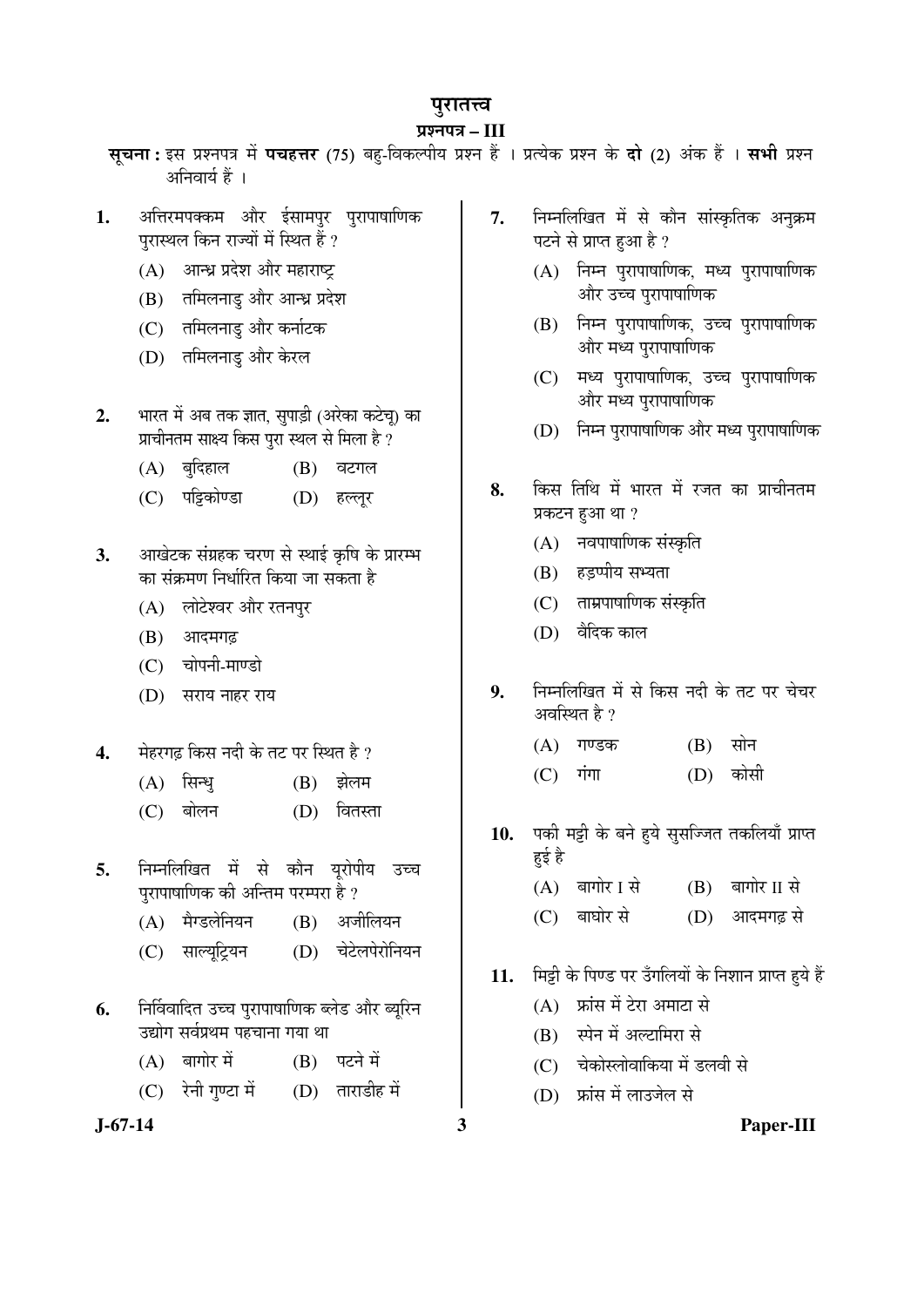- **12.** V.S. Wakankar discovered two fine Ostrich egg shell beads from a human skull at
	- (A) Patne
	- (B) Bhimbetka
	- (C) Morhanapahar
	- (D) Attirampakkam
- **13.** A hoard of jewellery made of gold, silver and semi-precious stones are found at
	- (A) Dholavira (B) Allahdino
	- (C) Harappa (D) Rakhigarhi
- **14.** A round seal with a short-horned bull motif and Harappan writing was found at
	- (A) Failaka in Persian Gulf
	- (B) Hamad in Bahrain
	- (C) Rasal-Qala of Bahrain
	- (D) Shortughai of Afghanistan
- **15.** For linear measurement a scale is found from Lothal which is made of
	- (A) Ivory (B) Shell
	- (C) Copper (D) Bronze
- **16.** Seals made of copper and soapstone are known from
	- (A) Harappa (B) Lothal
	- (C) Banawali (D) Daimabad
- **17.** "Prananujjhitwan arati bhavane satyanurodhen ya:" is mentioned in
	- (A) Banaras-Kurukshetra Copper Plate Inscription
	- (B) Madhuban Copper Plate Inscription
	- (C) Bauskhera Copper Plate Inscription
	- (D) Aihole Stone Inscription
- **18.** Who was the issuer of Apratigha type of coins ?
	- (A) Kumaragupta II
	- (B) Kumaragupta I
	- (C) Skandagupta
	- (D) Buddhagupta

#### **Paper-III 4 J-67-14**

- **19.** Who discovered the first rock paintings in India ?
	- (A) V.S. Wakankar
	- (B) A.C.L. Carlleyle
	- (C) Erwin Neumayer
	- (D) Alexander Cunningham
- **20.** Bhaja is the earliest Rock-cut cave of
	- (A) the Hinayana sect
	- (B) the Mahayana sect
	- (C) Ajivaka sect
	- (D) Any other sect
- **21.** Lomasha Rishi Rock-cut cave was excavated by
	- (A) Ashoka (B) Dashrath
	- (C) Brihadratha (D) Pushyamitra
- **22.** Ellora Rock-cut caves represent
	- (A) Buddhist Chaityas
	- (B) Jain Caves
	- (C) Brahmanical Temples
	- (D) Buddhist, Jain & Brahmanical Caves and Temples
- **23.** The Chola period is famous for its
	- i. Temple architecture
	- ii. Bronze images
	- iii. Paintings
	- iv. Rock-cut caves

| $(A)$ i and ii   | $(B)$ ii and iii |
|------------------|------------------|
| $(C)$ iii and iv | $(D)$ i and iv   |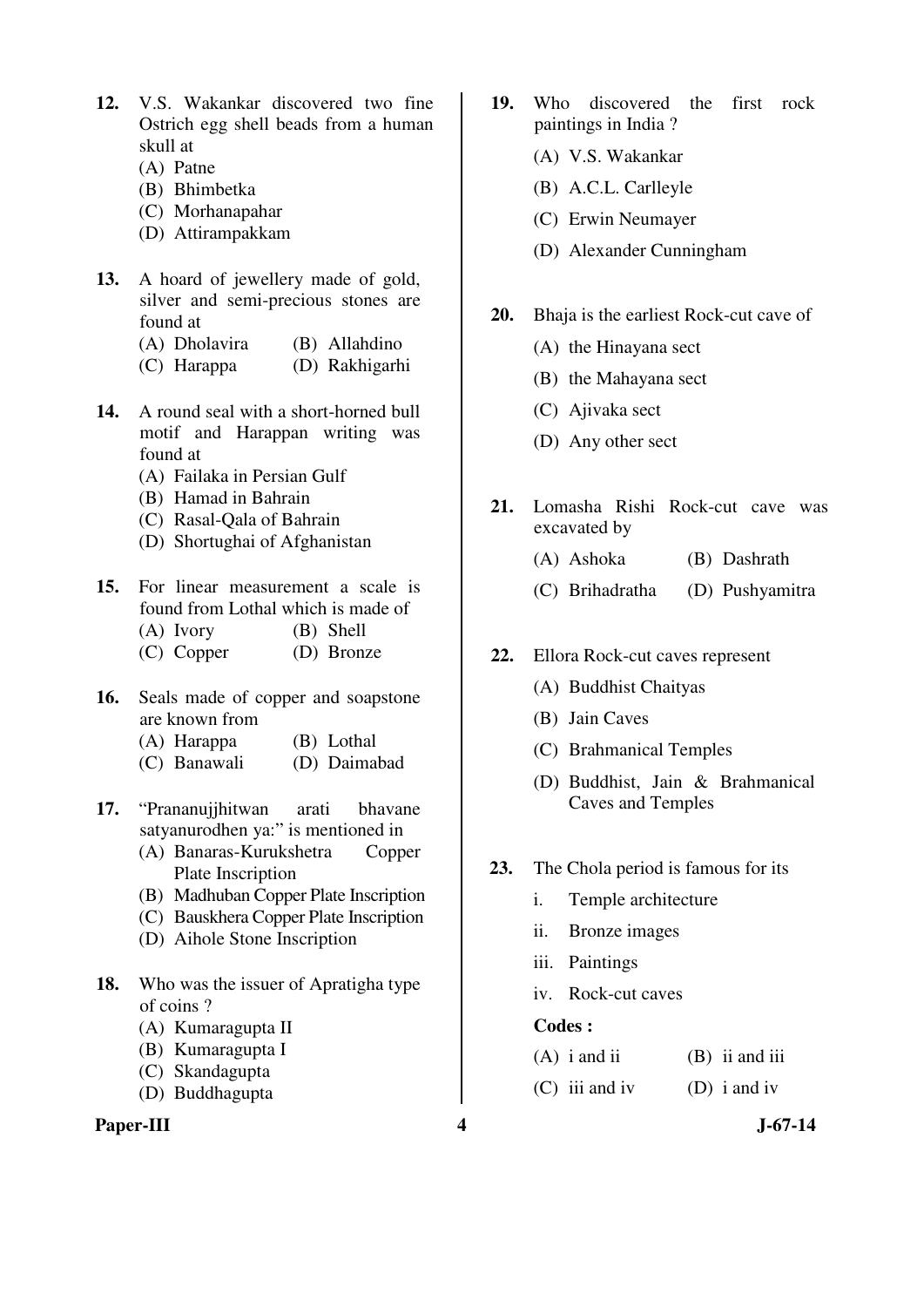- 12. वी.एस. वाकंकरने एक मानव कपाल से शतर्मर्ग के अण्डे के कवच से निर्मित दो सन्दर मनकों की खोज की थी
	- (A) पटने से (B) भीमबैठका से
	- (C) गोरहना पहाड़ से (D) अत्तिरमपक्कम से
- 13. स्वर्ण, रजत और अद्धरत्नों से बने आभूषणों का एक संग्रह प्राप्त हुआ था
	- (A) धौलावीरा से (B) अल्लाहदीनो से
	- (C) हडप्पा से (D) राखीगढी से
- 14. छोटे सींगवाले बैल के रूपांकन और सैन्धव लिपि से युक्त एक गोल मुहर प्राप्त हुई थी
	- (A) पार्सीक खाडी में फैलका से
	- (B) बहराइन में हमद से
	- (C) बहराइन में रसलकला से
	- (D) अफगानिस्तान में शर्तघई से
- 15. लोथल से प्राप्त लम्बाई मापने के लिए मापदण्ड बना है
	- $(A)$  हाथी दाँत से  $(B)$  सीपी से
	- (C) ताँबे से (D) काँसे से
- 16. ताँबे और सोप-स्टोन से बनी हई महरें ज्ञात हैं
	- $(A)$  हडप्पा से  $(B)$  लोथल से
	- (C) बाणावली से (D) डायमाबाद से
- 17. 'प्राणानुज्झितवान अराति भवने सत्यानुरोधेन य:' किस अभिलेख से उद्धत है
	- (A) बनारस-कुरूक्षेत्र ताम्रपत्र अभिलेख
	- (B) मधुबन ताम्रपत्र अभिलेख
	- (C) बाँसखेडा ताम्रपत्र अभिलेख
	- (D) ऐहोल प्रस्तर अभिलेख
- 18. अप्रतिघ प्रकार के सिक्के वाला कौन था ?
	- (A) कुमारगुप्त द्वितीय (B) कुमारगुप्त प्रथम
	- (C) स्कन्दगुप्त (D) बुद्धगुप्त
- 
- 19. भारत में किसने सर्वप्रथम शैलचित्रों की खोज की ?
	- $(A)$  वी. एस. वाकंकर ने
	- (B) ए. सी. एल. कार्लेइल ने
	- (C) इर्विन न्यूमेयर ने
	- (D) अलेक्जेण्डर कनिंघम ने
- 20. भाजा प्रारम्भिक शैल-गुहा है
	- $(A)$  हीनयान मत का
	- $(B)$  महायान मत का
	- $(C)$  आजिवक मत का
	- (D) किसी अन्य मत का
- 21. लोमश ऋषि शैल-गुहा निर्मित की गई
	- $(A)$  । अशोक के द्वारा
	- $(B)$  दशरथ के द्रारा
	- (C) बहद्रथ के द्वारा
	- (D) पुष्यमित्र के द्वारा
- 22. **एलोरा शैल गुहाएँ प्रस्तुत करती** है
	- (A) बौद्ध चैत्य
	- (B) जैन गुहाएँ
	- (C) ब्राह्मण धर्म से सम्बन्धित मन्दिर
	- (D) बौद्ध, जैन तथा ब्राह्मण धर्म से सम्बन्धित शैल गहाएँ तथा मन्दिर
- 23. चोल युग प्रसिद्ध है:
	- i. मन्दिर स्थापत्य के लिये
	- ii. काँस्य प्रतिमाओं के लिये
	- iii. चित्रकला के लिये
	- iv. शैलकृत गुफाओं के लिये
	- कूट:
	- $(A)$  i और ii (B) ii और iii
	- (C) iii और iv (D) i और iv
- **J-67-14 5 Paper-III**
-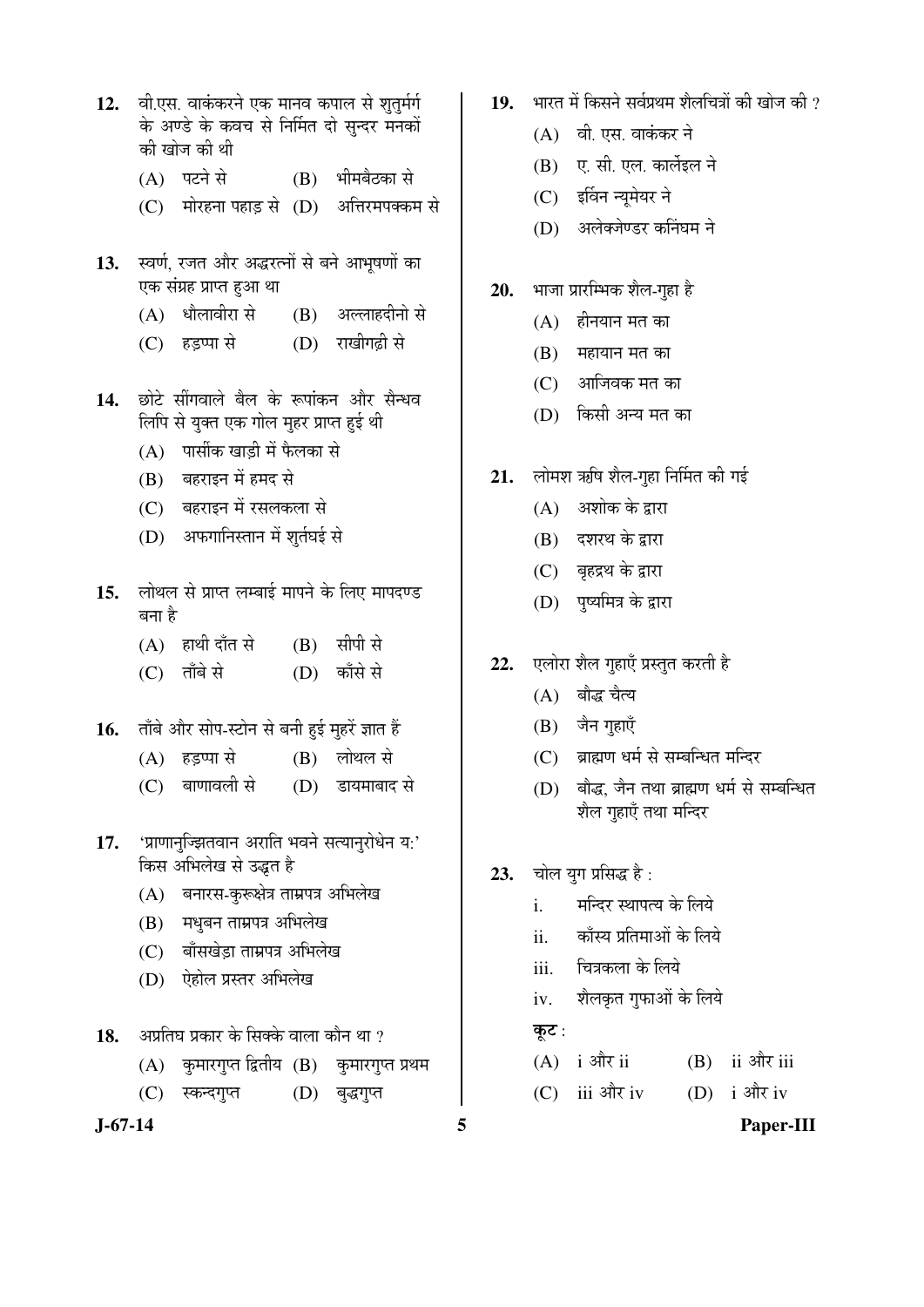| 24. | Paintings in Cave No. 9 and Cave<br>No. 10 at Ajanta resemble the relief | 28. | Identify Harappan cities situated on<br>the bank of Sindh river: |                                                         |  |
|-----|--------------------------------------------------------------------------|-----|------------------------------------------------------------------|---------------------------------------------------------|--|
|     | sculpture of                                                             |     | Harappa<br>i.                                                    | Mohenjodar<br>ii.                                       |  |
|     | i.<br>Amaravati                                                          |     | iii.<br>Chanhudaro                                               | iii. Banawali                                           |  |
|     | ii.<br>Taxila                                                            |     | <b>Codes:</b>                                                    |                                                         |  |
|     | iii.<br>Sanchi                                                           |     | $(A)$ i and ii                                                   | $(B)$ ii and iii                                        |  |
|     | <b>Bharhut</b><br>iv.                                                    |     | $(C)$ iii and iv                                                 | (D) $i$ and $iv$                                        |  |
|     | Codes:                                                                   |     |                                                                  |                                                         |  |
|     | $(A)$ i and ii<br>$(B)$ ii and iii                                       | 29. |                                                                  | Which of the following deities are                      |  |
|     | $(C)$ iii and iv<br>(D) $i$ and $iv$                                     |     | associated with Saivism?                                         |                                                         |  |
|     |                                                                          |     | Lakulisa<br>i.                                                   |                                                         |  |
| 25. | Hamonid remains are known from                                           |     | <b>Balrama</b><br>ii.                                            |                                                         |  |
|     | Hathnora in Narmada Valley<br>i.                                         |     | iii.<br>Surya                                                    |                                                         |  |
|     | ii.<br>Bhimbetka in Madhya Pradesh                                       |     | Skanda<br>iv.                                                    |                                                         |  |
|     | Paisra in Bihar<br>iii.                                                  |     | Codes:                                                           |                                                         |  |
|     | Odai in Tamil Nadu<br>iv.                                                |     | $(A)$ i and ii                                                   | $(B)$ ii and iv                                         |  |
|     | <b>Codes:</b>                                                            |     | $(C)$ i and iii                                                  | (D) $i$ and $iv$                                        |  |
|     | $(B)$ i and iii<br>$(A)$ i and ii                                        |     |                                                                  |                                                         |  |
|     | $(C)$ i and iv<br>$(D)$ ii and iii                                       | 30. |                                                                  | The dates of Attirampakkam and                          |  |
|     |                                                                          |     |                                                                  | Isampur lower Palaeolithic sites are                    |  |
| 26. | Which of the following are not<br>chalcolithic sites?                    |     | i.<br>1.5 million years ago                                      |                                                         |  |
|     | i.<br>Inamgaon                                                           |     | 1.2 million years ago<br>ii.                                     |                                                         |  |
|     | ii.<br>Sangan Kallu                                                      |     | 0.8 million years ago<br>iii.                                    |                                                         |  |
|     | iii.<br>Paisra                                                           |     | iv. 0.4 million years ago                                        |                                                         |  |
|     | Sarainahar Rai<br>iv.                                                    |     | <b>Codes:</b>                                                    |                                                         |  |
|     | <b>Codes:</b>                                                            |     | $(A)$ iii and iv                                                 | $(B)$ ii and iii                                        |  |
|     | $(A)$ i, ii, iii<br>$(B)$ iii, iv, i                                     |     | $(C)$ i and iv                                                   | $(D)$ i and ii                                          |  |
|     | $(C)$ ii, iii, iv<br>$(D)$ i, iii, iv                                    |     |                                                                  |                                                         |  |
|     |                                                                          | 31. |                                                                  | The evidence of wheat and barley has                    |  |
| 27. | Terracota masks have been found at                                       |     |                                                                  | been reported from early Neolithic                      |  |
|     | Mohenjodaro<br>i.                                                        |     |                                                                  | deposits, going made to $5^{\text{th}} - 6^{\text{th}}$ |  |
|     | ii.<br>Prabhas Patan                                                     |     | millennium B.C. at                                               |                                                         |  |
|     | iii.<br>Harappa                                                          |     | Chirand<br>i.                                                    | Lahuradeva<br>ii.                                       |  |
|     | iv. Lothal                                                               |     | Jhuri<br>iii.                                                    | Tokwa<br>iv.                                            |  |
|     | <b>Codes:</b>                                                            |     | <b>Codes:</b>                                                    |                                                         |  |
|     | $(A)$ i and ii<br>$(B)$ ii and iii                                       |     | $(A)$ i and ii                                                   | $(B)$ ii and iii                                        |  |
|     | $(C)$ iii and iv<br>$(D)$ i and iii                                      |     | $(C)$ iii and iv                                                 | $(D)$ iv and ii                                         |  |
|     | Paper-III                                                                | 6   |                                                                  | $J - 67 - 14$                                           |  |

| 28. | Identify Harappan cities situated on<br>the bank of Sindh river:                                                                                            |                                                                |  |                  |  |  |  |
|-----|-------------------------------------------------------------------------------------------------------------------------------------------------------------|----------------------------------------------------------------|--|------------------|--|--|--|
|     | i.                                                                                                                                                          | Harappa ii. Mohenjodaro                                        |  |                  |  |  |  |
|     |                                                                                                                                                             | iii. Chanhudaro                                                |  | iii. Banawali    |  |  |  |
|     |                                                                                                                                                             | <b>Codes:</b>                                                  |  |                  |  |  |  |
|     |                                                                                                                                                             | $(A)$ i and ii                                                 |  | $(B)$ ii and iii |  |  |  |
|     |                                                                                                                                                             | $(C)$ iii and iv                                               |  | (D) i and iv     |  |  |  |
| 29. |                                                                                                                                                             | Which of the following deities are<br>associated with Saivism? |  |                  |  |  |  |
|     |                                                                                                                                                             | i. Lakulisa                                                    |  |                  |  |  |  |
|     |                                                                                                                                                             | ii. Balrama                                                    |  |                  |  |  |  |
|     |                                                                                                                                                             | iii. Surya                                                     |  |                  |  |  |  |
|     |                                                                                                                                                             | iv. Skanda                                                     |  |                  |  |  |  |
|     | <b>Codes:</b>                                                                                                                                               |                                                                |  |                  |  |  |  |
|     |                                                                                                                                                             | $(A)$ i and ii                                                 |  | $(B)$ ii and iv  |  |  |  |
|     |                                                                                                                                                             | $(C)$ i and iii                                                |  | (D) i and iv     |  |  |  |
| 30. | The dates of Attirampakkam and<br>Isampur lower Palaeolithic sites are                                                                                      |                                                                |  |                  |  |  |  |
|     | i.                                                                                                                                                          | 1.5 million years ago                                          |  |                  |  |  |  |
|     | ii.                                                                                                                                                         | 1.2 million years ago                                          |  |                  |  |  |  |
|     |                                                                                                                                                             | iii. 0.8 million years ago                                     |  |                  |  |  |  |
|     |                                                                                                                                                             | iv. 0.4 million years ago                                      |  |                  |  |  |  |
|     |                                                                                                                                                             | <b>Codes:</b>                                                  |  |                  |  |  |  |
|     |                                                                                                                                                             | $(A)$ iii and iv                                               |  | $(B)$ ii and iii |  |  |  |
|     |                                                                                                                                                             | $(C)$ i and iv                                                 |  | $(D)$ i and ii   |  |  |  |
| 31. | The evidence of wheat and barley has<br>been reported from early Neolithic<br>deposits, going made to $5^{\text{th}} - 6^{\text{th}}$<br>millennium B.C. at |                                                                |  |                  |  |  |  |
|     |                                                                                                                                                             | i. Chirand                                                     |  | ii. Lahuradeva   |  |  |  |
|     |                                                                                                                                                             | iii. Jhuri                                                     |  | iv. Tokwa        |  |  |  |
|     |                                                                                                                                                             | <b>Codes:</b>                                                  |  |                  |  |  |  |
|     |                                                                                                                                                             | $(A)$ i and ii                                                 |  | $(B)$ ii and iii |  |  |  |
|     |                                                                                                                                                             | $(C)$ iii and iv                                               |  | (D) iv and ii    |  |  |  |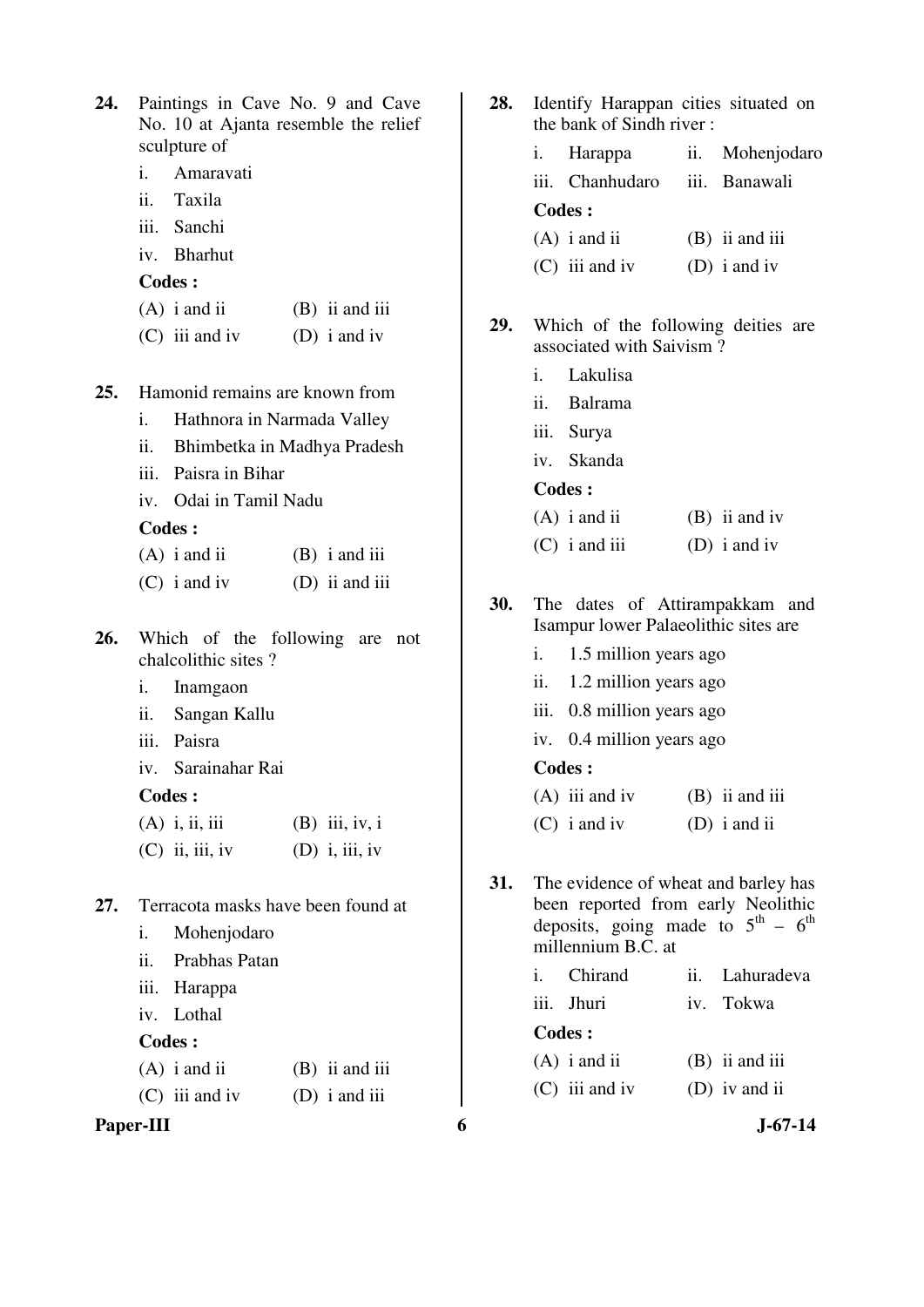अजन्ता की गुफा नं. 9 और गुफा नं. 10 के 24. चित्र उत्कीर्ण मर्तियों से मेल खाते हैं : अमरावती के  $\mathbf{i}$ . तक्षशिला के  $\ddot{i}$ साँची के iii. भरहत के iv. कुट: (B) ii और iii  $(A)$  i और ii  $(C)$  iii और iv  $(D)$  i और iv होमोनिड अवशेष ज्ञात हैं :  $25.$ नर्मदा घाटी में हथनोरा से  $\mathbf{i}$ .  $ii.$ मध्य प्रदेश में भीम बैठका से बिहार में पयसरा से iii. तमिलनाडु में ओदाई से  $iv.$ कुट:  $(B)$  i और iii  $(A)$  i और ii  $(C)$  i और iv (D) ii और iii निम्नलिखित में से कौन ताम्र पाषाणिक पुरास्थल 26. नहीं हैं ? इनाम गाँव  $\mathbf{i}$ . संगनकल्ल  $ii.$ पयसरा iii. सरायनाहर राय  $iv.$ कूट:  $(B)$  iii, iv, i  $(A)$  i, ii, iii  $(C)$  ii, iii, iv  $(D)$  i, iii, iv 27. पकी मिट्टी के मुखौटे प्राप्त हुये हैं मोहनजोदाडो से  $\mathbf{i}$ . प्रभास पाटन से ii. हडप्पा से iii. लोथन से iv. कूट:  $(A)$  i और ii  $(B)$  ii और iii  $(C)$  iii और iv (D) i और iii

 $\mathbf{i}$ . हडप्पा मोहनजोदाड़ो ii. iii. चन्हूदाड़ो बाणावली iv. कट $:$  $(A)$  i और ii (B) ii और iii  $(C)$  iii और iv  $(D)$  i और iv निम्नलिखित में से कौन देवता शैवधर्म से 29. सम्बन्धित हैं ?  $\mathbf{i}$ . लकुलीश बलराम ii. सर्य iii. स्कन्द  $iv.$ कुट :  $(A)$  i और ii  $(B)$  ii और iv  $(C)$  i और iii (D) i और iv 30. अत्तिरमपक्कम और ईसामपुर के निम्न पुरापाषाणिक पुरास्थलों की तिथियाँ हैं 1.5 मिलियन वर्ष पूर्व  $i$ . ii. 1.2 मिलियन वर्ष पूर्व 0.8 मिलियन वर्ष पूर्व iii. 0.4 मिलियन वर्ष पूर्व  $iv.$ कुट :  $(B)$  ii और iii  $(A)$  iii और iv (D) i और ii  $(C)$  i और iv 5वीं-6वीं सहस्राब्दी ई. पू. तक जाने वाले  $31.$ प्रारम्भिक नवपाषाणिक जमाव से गेहँ और जौ के साक्ष्य प्राप्त हुये हैं चिरांद से  $\mathbf{i}$ . लहुरादेवा से ii. झूरी से iii. टोकवा से iv. कूट:

 $(A)$  i और ii

 $\overline{7}$ 

 $(C)$  iii और iv

28. सिन्ध नदी के तट पर स्थित हडप्पन स्थलों की

पहचान कीजिए :

 $J-67-14$ 

Paper-III

 $(B)$  ii और iii

(D) iv और ii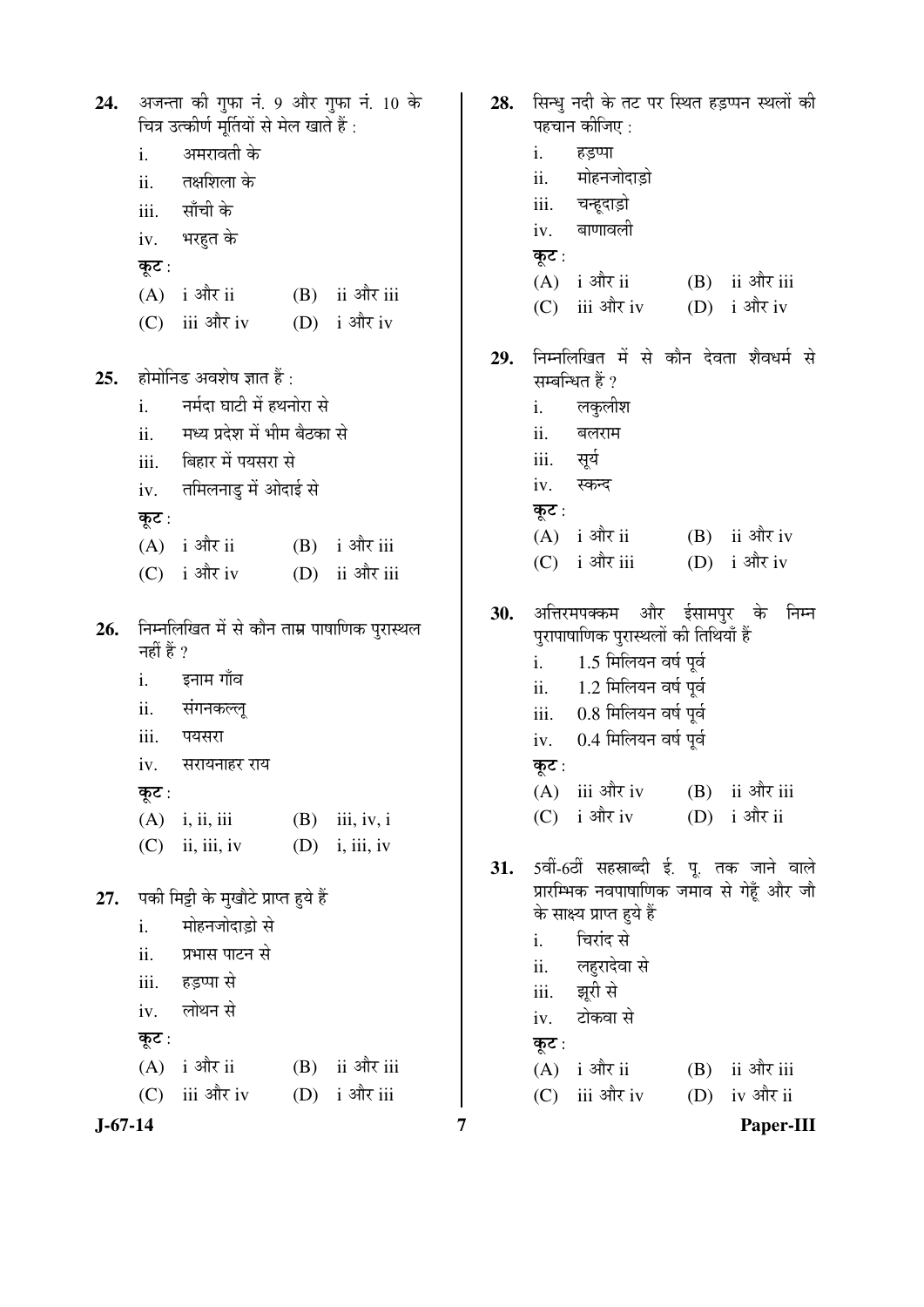| 32. | found from<br>Artefacts<br>hoard are                      | Daimabad                             | 36. | <b>Assertion</b> (A) : Megalithic tombs<br>were reported in large number                 |
|-----|-----------------------------------------------------------|--------------------------------------|-----|------------------------------------------------------------------------------------------|
|     | (i) Copper rhinoceros                                     |                                      |     | from South India.                                                                        |
|     | (ii) Copper elephant                                      |                                      |     | Reason(R) : Because they did not                                                         |
|     | (iii) Copper buffalo                                      |                                      |     | have faith in the philosophy of                                                          |
|     | (iv) Wooden chariot                                       |                                      |     | life after death.<br><b>Codes:</b>                                                       |
|     | <b>Codes:</b>                                             |                                      |     | $(A)$ Both $(A)$ and $(R)$ are true.                                                     |
|     | $(A)$ i, ii and iii                                       | $(B)$ i, ii and iv                   |     | $(B)$ (A) is true but $(R)$ is false.                                                    |
|     | $(C)$ i, iii and iv                                       | $(D)$ ii, iii and iv                 |     | $(C)$ Both $(A)$ and $(R)$ are false.<br>(D) (A) is false, but $(R)$ is true.            |
| 33. | Identify sites of Mesolithic culture                      |                                      |     |                                                                                          |
|     | Jhusi<br>ii.<br>i.                                        | Loteshwar                            | 37. | <b>Assertion</b> (A) : The Gupta King                                                    |
|     | Damdama<br>iii.                                           | Maner<br>iv.                         |     | Chandragupta II issued silver<br>coins for circulation in western                        |
|     | <b>Codes:</b>                                             |                                      |     | India.                                                                                   |
|     | $(A)$ i and ii<br>$(C)$ iii and iv                        | $(B)$ ii and iii<br>(D) $i$ and $iv$ |     | <b>Reason</b> $(R)$ : It was intended to win                                             |
|     |                                                           |                                      |     | the trust of people who were to<br>be governed.                                          |
| 34. | The earliest iron artefacts appear in a                   |                                      |     | <b>Codes:</b>                                                                            |
|     | Black-and-Red ware context at sites                       |                                      |     | $(A)$ $(A)$ is correct but $(R)$ is false.                                               |
|     | i.<br>Sonpur                                              |                                      |     | $(B)$ Both $(A)$ and $(R)$ are correct.                                                  |
|     | ii.<br>Taradih                                            |                                      |     | $(C)$ Both $(A)$ and $(R)$ are false.                                                    |
|     | iii.<br>Mahisdal                                          |                                      |     | (D) Both (A) and (R) are true, but                                                       |
|     | Ambakheri<br>iv.                                          |                                      |     | (R) is not correct explanation of                                                        |
|     | <b>Codes:</b>                                             |                                      |     | (A).                                                                                     |
|     | $(A)$ i, ii and iv                                        | $(B)$ i, ii and iii                  |     |                                                                                          |
| 35. | $(C)$ ii, iii and iv<br>major tool-types of Middle<br>The | $(D)$ i, iii and iv                  | 38. | <b>Assertion (A) : The Punch-Marked</b><br>coins were largely issued in<br>silver metal. |
|     | Palaeolithic culture are                                  |                                      |     |                                                                                          |
|     | i.<br>Scraper                                             |                                      |     | <b>Reason</b> $(R)$ : Because gold was not<br>available in abundance in India.           |
|     | i.<br>Point                                               |                                      |     | <b>Codes:</b>                                                                            |
|     | iii.<br>Pick                                              |                                      |     |                                                                                          |
|     | Borer<br>iv.                                              |                                      |     | $(A)$ $(A)$ is true, but $(R)$ is false.                                                 |
|     | <b>Codes:</b>                                             |                                      |     | $(B)$ Both $(A)$ and $(R)$ are true.                                                     |
|     | $(A)$ i and ii                                            | $(B)$ i, ii and iii                  |     | $(C)$ (A) is false and $(R)$ is true.                                                    |
|     | $(C)$ iii and iv                                          | (D) i, ii and iv                     |     | (D) Both $(A)$ and $(R)$ are true.                                                       |
|     | Paper-III                                                 |                                      | 8   | $J-67-14$                                                                                |

- **36. Assertion (A) :** Megalithic tombs were reported in large number from South India.
	- **Reason(R) :** Because they did not have faith in the philosophy of life after death.

- (A) Both (A) and (R) are true.
- (B) (A) is true but  $(R)$  is false.
- (C) Both (A) and (R) are false.
- (D) (A) is false, but (R) is true.
- **37. Assertion (A) :** The Gupta King Chandragupta II issued silver coins for circulation in western India.
	- **Reason (R) :** It was intended to win the trust of people who were to be governed.

#### **Codes :**

- (A) (A) is correct but  $(R)$  is false.
- (B) Both (A) and (R) are correct.
- (C) Both (A) and (R) are false.
- (D) Both (A) and (R) are true, but (R) is not correct explanation of (A).
- **38. Assertion (A) :** The Punch-Marked coins were largely issued in silver metal.
	- **Reason (R) :** Because gold was not available in abundance in India.

- (A) (A) is true, but  $(R)$  is false.
- (B) Both (A) and (R) are true.
- (C) (A) is false and (R) is true.
- (D) Both (A) and (R) are true.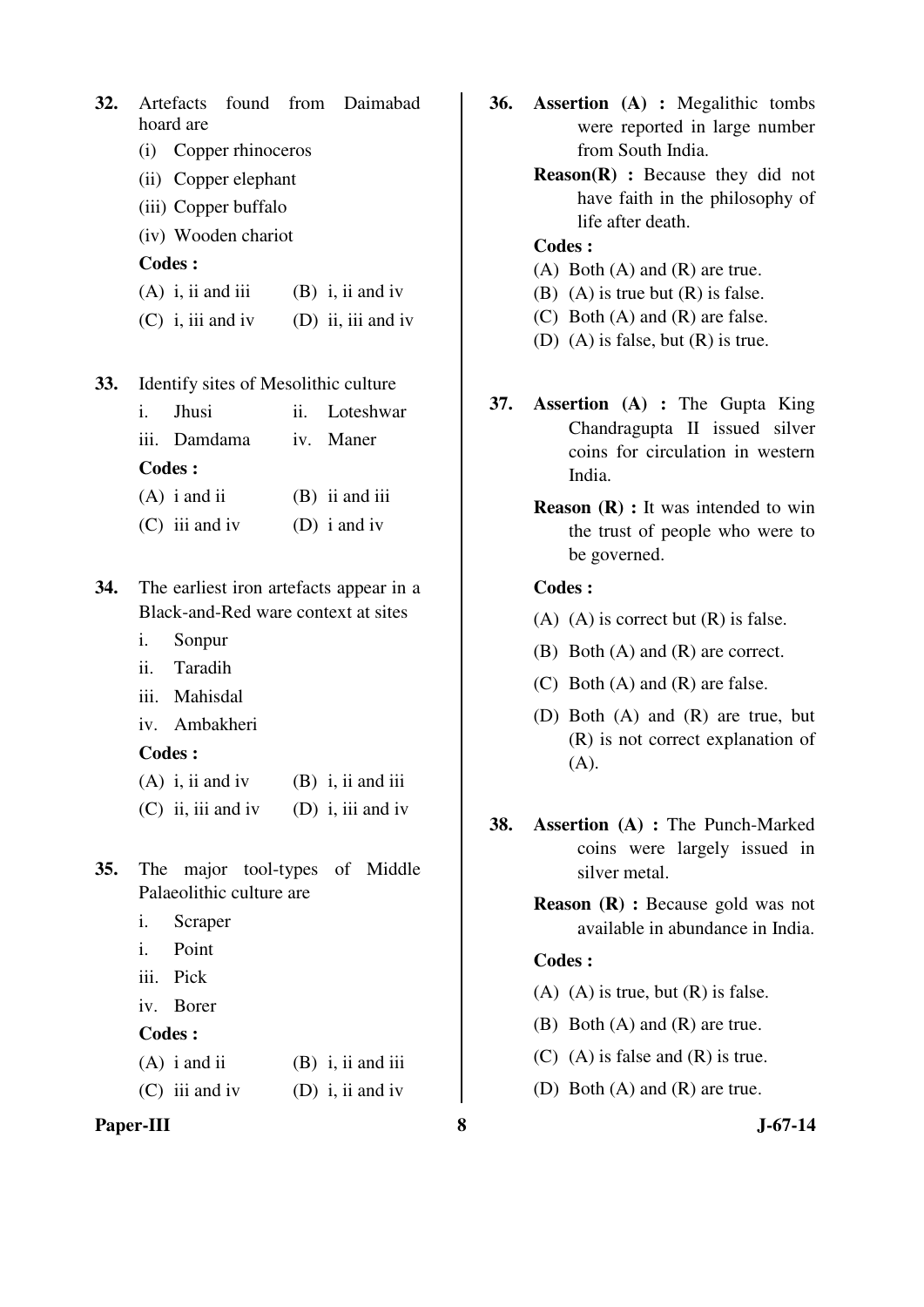डायमाबाद निधि से मिले पुरावशेष है 32. ताँबे का गैंडा  $\mathbf{i}$ . ताँबे का हाथी  $ii$ ताँबे का बैल iii. लकड़ी का रथ  $iv.$ कूट:  $(A)$  i. ii. और iii  $(B)$  i. ii और iv  $(C)$  i, iii और iv (D) ii, iii और iv मध्य पाषाणिक संस्कृति के पुरास्थलों की 33. पहचान कीजिए : i. झूसी लोटेश्वर ii. दमदमा  $iii$ मानेर iv. कुट:  $(A)$  i और ii (B) ii और iii  $(D)$  i और iv  $(C)$  iii और iv कृष्ण-लोहित पात्र परम्परा के संदर्भ में प्राचीनतम 34. लौह पुरावशेष किन पुरास्थलों से मिले हैं ? सोनपुर  $\mathbf{i}$ . ताराडीह  $ii.$ महिषदल  $iii$ अम्बखेडी  $iv.$ कुट:  $(B)$  i, ii और iii  $(A)$  i, ii और iv (D) i. iii और iv  $(C)$  ii, iii और iv 35. मध्य पुरापाषाणिक संस्कृति के मुख्य उपकरण-प्रकार हैं स्क्रैपर  $\mathbf{i}$ . प्वाइन्ट  $ii.$ पिक iii. बोरर iv. कूट :  $(A)$  i और ii  $(B)$  i, ii और iii (D) i, ii और iv  $(C)$  iii और iv

 $J-67-14$ 

36. स्थापना (A) : बड़ी संख्या में बृहद पाषाण समाधियाँ दक्षिण भारत से प्रतिवेदित हैं । कारण (R) : क्योंकि वे मृत्य के बाद के जीवन के दर्शन में विश्वास नहीं करते थे। कूट: (A) (A) और (R) दोनों सही हैं । (B) (A) सही है, किन्तु (R) गलत है। (C) (A) और (R) दोनों गलत हैं। (D) (A) गलत है, किन्तु (R) सही है। स्थापना (A) : गुप्त शासक चन्द्रगुप्त द्वितीय ने 37. पश्चिम भारत में प्रचलन के लिये चाँदी के सिक्कों को जारी किया । कारण (R) : शासित होने वाली जनता का विश्वास अर्जित करने की नियत से ऐसा किया । कुट: (A) (A) सही है, किन्तु (R) गलत है। (B) (A) और (R) दोनों सही हैं । (C)  $(A)$  और  $(R)$  दोनों गलत हैं। (D) (A) और (R) दोनों सही हैं. लेकिन  $(R)$ ,  $(A)$  की सही व्याख्या नहीं है। स्थापना (A) : आहत मुद्रायें अधिकांशक: 38. चाँदी-धात् की प्रचलित की गयी । कारण (R) : क्योंकि भारत में स्वर्ण प्रचुर मात्रा में उपलब्ध नहीं था । कूट: (A) (A) सही है, लेकिन (R) गलत है। (B) (A) और (R) दोनों सही हैं । (C) (A) गलत है, लेकिन (R) सही है। (D) (A) और (R) दोनों गलत हैं। 9 Paper-III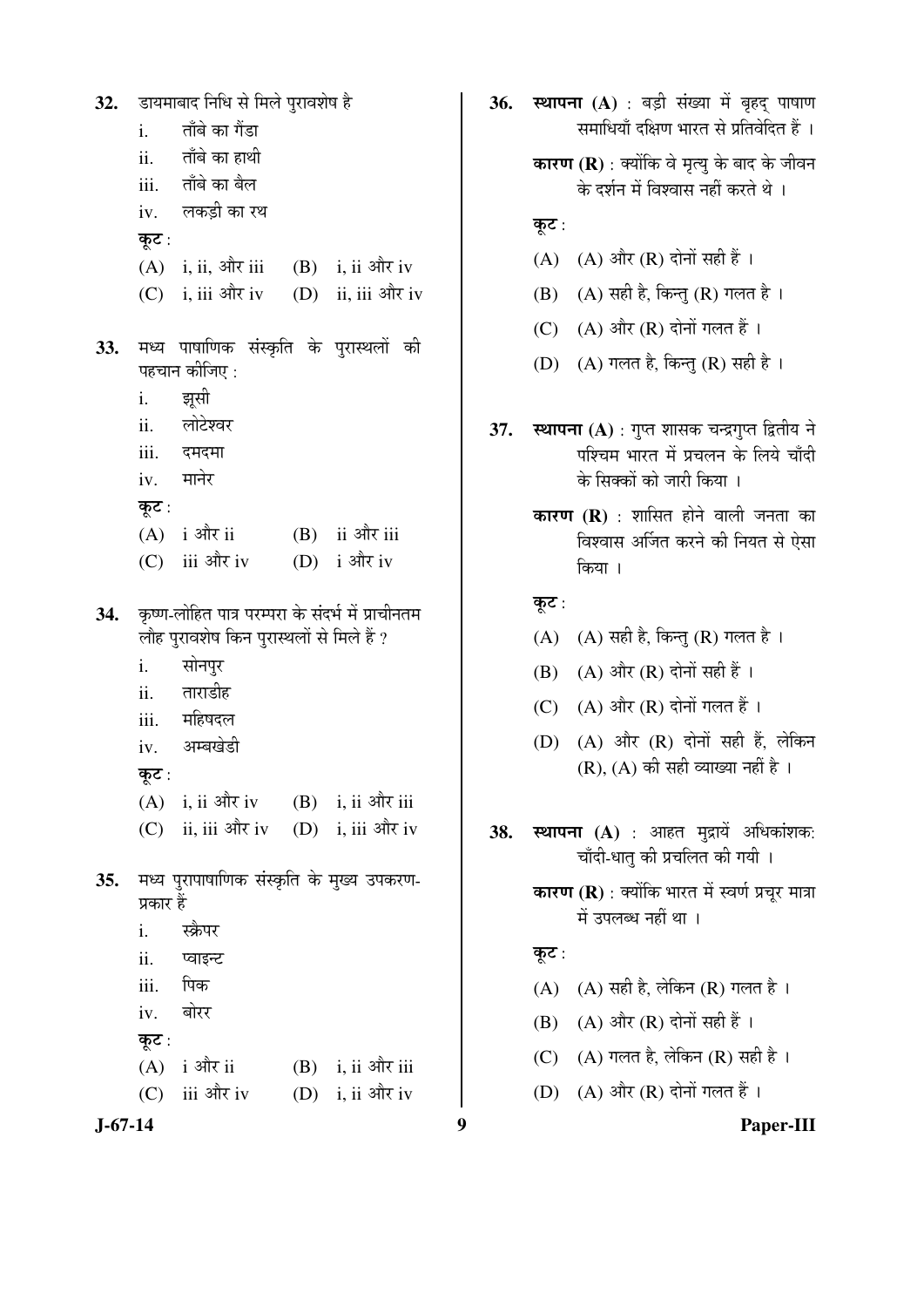- **39. Assertion (A) :** The deities from Greek pantheon were portrayed in large number on Indo-Greek coins.
	- **Reason (R) :** Because they wanted to popularise Greek pantheon.

- $(A)$  Both  $(A)$  and  $(R)$  are true.
- (B) (R) is true but (A) is false.
- (C) Both (A) and (R) are false.
- (D) (A) is true but (R) is false.
- **40. Assertion (A) :** The inscriptions of Asoka in Manshera and Shahbazgarhi were engraved in Kharosthi.
	- **Reason (R) :** Because people of that area were acquainted with this script.

#### **Codes :**

- $(A)$   $(A)$  is correct, but  $(R)$  is false.
- (B) Both (A) and (R) are correct.
- (C) Both (A) and (R) are false.
- (D) (A) is false but (R) is correct.
- **41. Assertion (A) :** The king Priyadarshin reverences persons of all sects, Ascetics and householders by gifts and with various forms of reverence.
	- **Reason (R) :** Acting in this manner, one certainly exalts one's own religionist and also helps persons of other religions.

# **Codes :**

- (A) Both (A) and (R) are false.
- (B)  $(A)$  is false but  $(R)$  is correct.
- (C) Both (A) and (R) are correct.
- (D) (A) is correct, but  $(R)$  is false.
- **42. Assertion (A) :** The images of Lord Buddha was for the first time made in anthropormorphic form in Gandhara.
	- **Reason (R) :** Because Mahayana gained large popularity in the Afghanistan region.

## **Codes :**

- (A) (A) is true but  $(R)$  is false.
- (B) Both (A) and (R) are false.
- (C) Both (A) and (R) are true.
- (D) (R) is true but (A) is false.
- **43. Assertion (A) :** In the Indian context art is one of the means of expressing philosophy, though it is difficult to find out the exact relation between art and philosophy.
	- **Reason (R) :** The art is concrete but the philosophy is abstract.

#### **Codes :**

- $(A)$   $(A)$  is correct and  $(R)$  is false.
- (B) Both(A) and (R) are correct.
- (C) (A) is false and (R) is correct.
- (D) Both (A) and (R) are false.
- **44. Assertion (A) :** Microlithic industries developed with the cultures of hunting people, fishermen or people practising some form of agriculture in the sub-continent.
	- **Reason (R) :** It was a basic necessity for survival of the people.

- (A) (A) is correct and (R) is incorrect.
- (B) (A) is incorrect and (R) is correct.
- (C) Both (A) and (R) are correct.
- (D) Both (A) and (R) are incorrect.
- Paper-III **10** J-67-14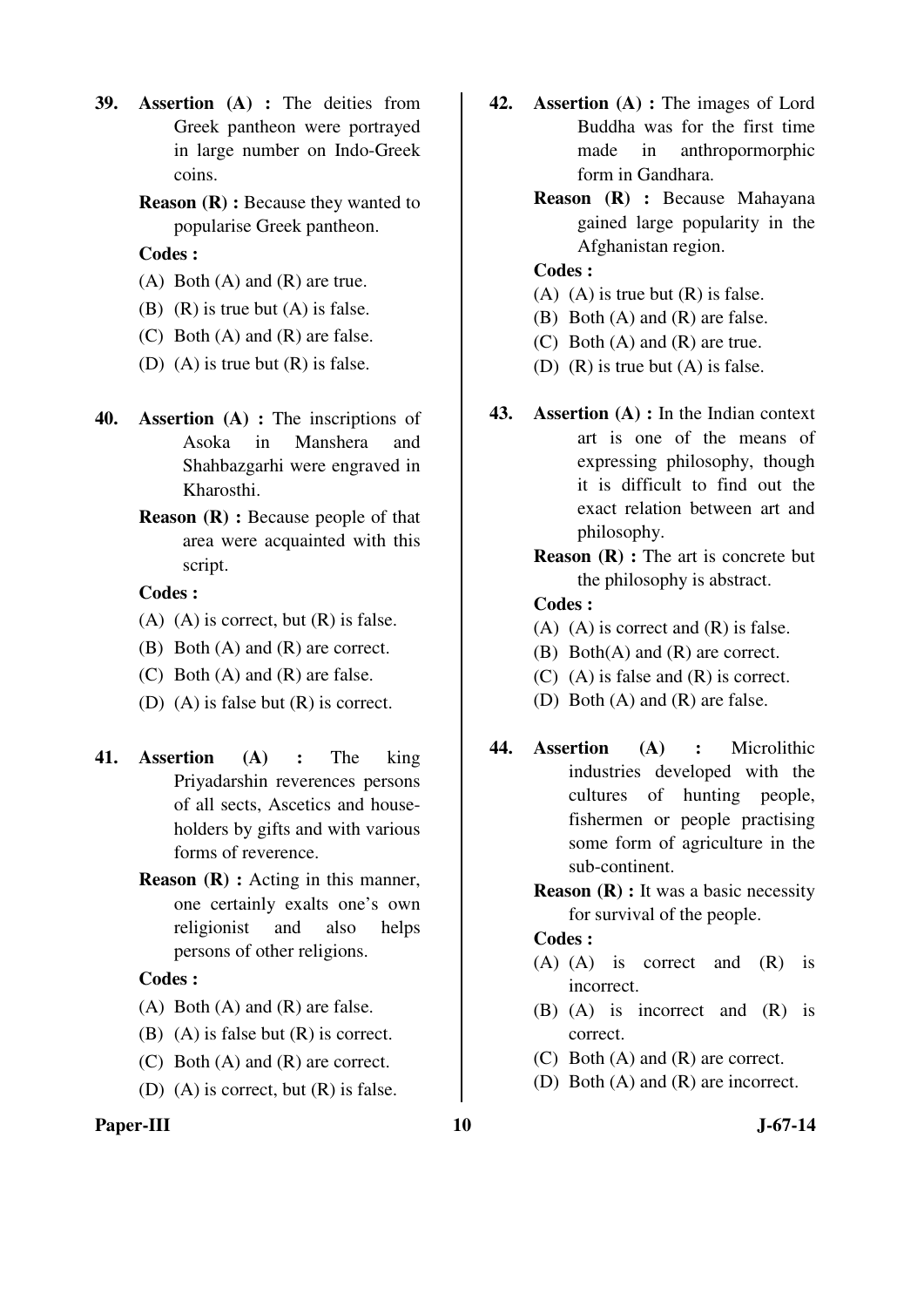- **39. स्थापना (A)** : युनानी धर्म के देवता बड़ी संख्या में इण्डो-युनानी सिक्कों पर ऑकत किये गये ।
	- **कारण (R)** : क्योंकि वे यूनानी धर्म को लोकप्रिय करना चाहते थे ।
	- कूट:
	- $(A)$   $(A)$  और  $(R)$  दोनों सही हैं।
	- $(B)$   $(R)$  सही है, किन्तु  $(A)$  गलत है।
	- $(C)$   $(A)$  और  $(R)$  दोनों गलत हैं।
	- (D)  $(A)$  सही है, किन्तु (R) गलत है।
- **40. स्थापना (A)** : मानसेहरा और शाहवाजगढ़ी में अशोक के अभिलेख खरोष्ठी लिपि में उत्कीर्ण हैं ।
	- **कारण (R)** : क्योंकि उस क्षेत्र के लोग इस लिपि से परिचित नहीं थे ।

कूट :

- $(A)$   $(A)$  सही है, किन्तु  $(R)$  गलत है।
- $(B)$   $(A)$  और  $(R)$  दोनों सही हैं।
- $(C)$   $(A)$  और  $(R)$  दोनों गलत हैं।
- (D)  $(A)$  गलत है, किन्तु (R) सही है।
- **41. स्थापना (A)** : प्रियदर्शिन राजा सभी मतों के व्यक्तियों, तपस्वियों और गृहस्थों का आदर दान तथा अन्य प्रकार के मान-सम्मान द्रारा करते हैं ।
	- **कारण (R)** : इस प्रकार के व्यवहार से एक व्यक्ति अपने धर्म के व्यक्तियों को प्रोत्साहित करता है तथा दूसरे धर्म के <u>व्यक्तियों की भी सहायता करता है</u> ।
	- कुट $:$
	- $(A)$   $(A)$  और  $(R)$  दोनों गलत हैं।
	- $(B)$   $(A)$  गलत है, परन्तु  $(R)$  सही है।
	- (C)  $(A)$  और  $(R)$  दोनों सही हैं।
	- (D)  $(A)$  सही है, परन्तु (R) गलत है।
- **42. स्थापना (A)** : मानव रूप में भगवान बुद्ध की प्रतिमाएँ सर्व प्रथम गान्धार में बनायी गयी ।
	- **कारण (R)** : क्योंकि अफगानिस्तान क्षेत्र में .<br>महायान को अधिक प्रसिद्धि मिली ।
	- कूट:
	- $(A)$   $(A)$  सही है, किन्तु  $(R)$  गलत है।
	- $(B)$   $(A)$  और  $(R)$  दोनों गलत हैं।
	- (C)  $(A)$  और  $(R)$  दोनों सही हैं।
	- (D)  $(R)$  सही है, किन्तु (A) गलत है।
- **43. स्थापना (A)** : भारतीय संदर्भ में कला, दर्शन की व्याख्या प्रस्तुत करने में एक साधन मात्र है. यद्यपि यह कठिन है कि कला तथा दर्शन का ठीक सम्बन्ध जाना जा सके ।
	- **कारण (R)** : कला साकार मूर्त रूप है जबकि दर्शन अमर्त भाव है ।

कूट:

- $(A)$   $(A)$  सही है, किन्तु  $(R)$  गलत है।
- $(B)$   $(A)$  और  $(R)$  दोनों सही हैं।
- (C)  $(A)$  गलत है, किन्तु (R) सही है।
- $(D)$   $(A)$  और  $(R)$  दोनों गलत हैं।
- **44. स्थापना (A)** : लघ्-पाषाणिक उद्योग का विकास मानव के शिकारी जीवन, मछवारे का कार्य तथा किसी प्रकार की कृषि का कार्य महाद्वीप में करना था ।
	- **कारण (R)** : मावन जीवन के लिए यह मुख्य आवश्यकता थी ।

#### कट :

- $(A)$   $(A)$  सही है, किन्तु  $(R)$  गलत है।
- $(B)$   $(A)$  गलत है, किन्तु  $(R)$  सही है ।
- (C)  $(A)$  और  $(R)$  दोनों सही हैं।
- $(D)$   $(A)$  और  $(R)$  दोनों गलत हैं।

**J-67-14 11 Paper-III**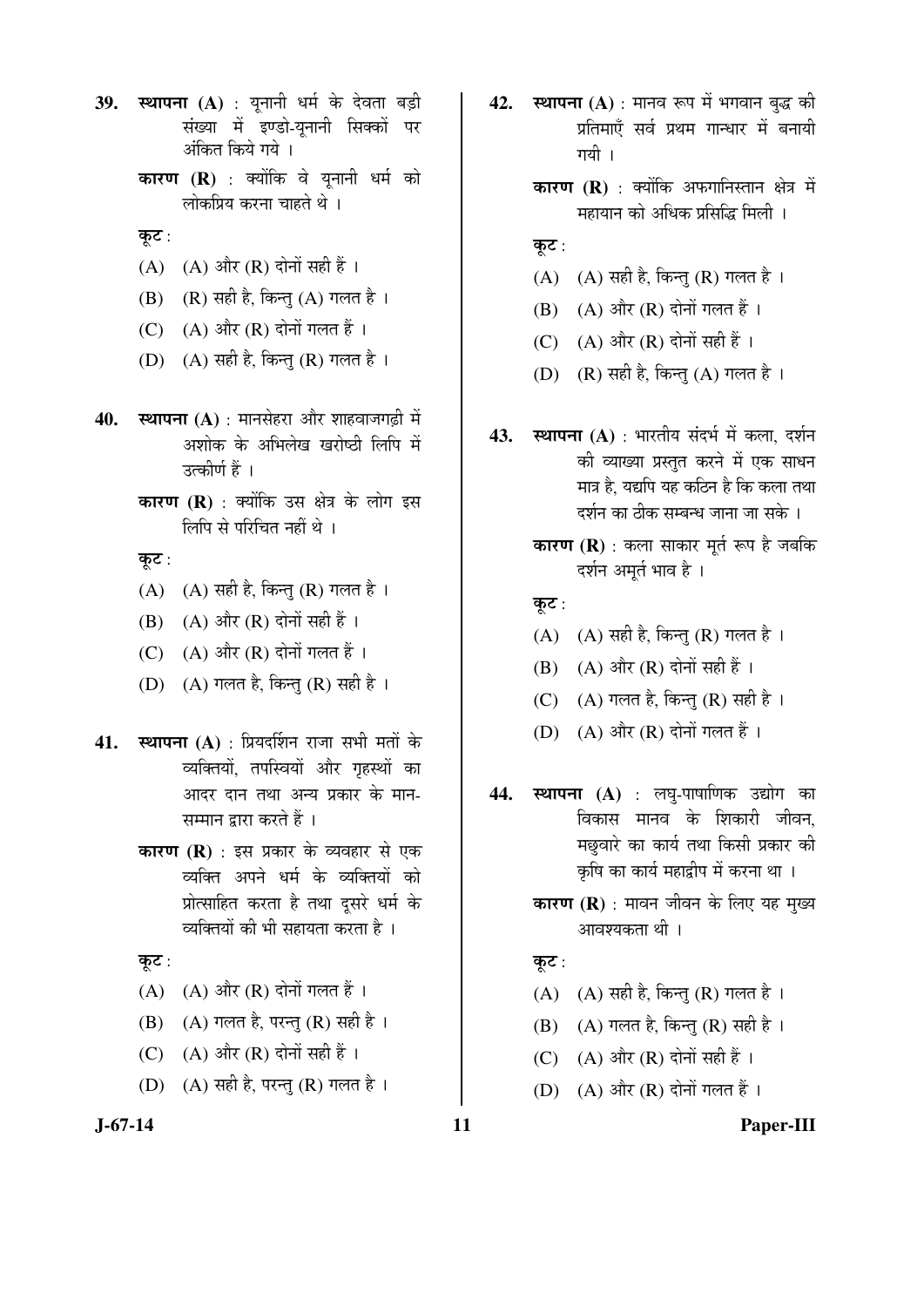- **45. Assertion (A) :** The middle Ganga plain archaeological sites of early historical period do not have evidence of city.
	- **Reason (R) :** Middle Ganga valley was not urbanized in early historical period.

- (A) Both (A) and (R) are correct.
- (B) Both (A) and (R) are incorrect.
- (C) (A) is correct, but (R) is incorrect.
- (D) (A) is incorrect and (R) is correct.
- **46. Assertion (A) :** Spouted bowls have been frequent in the Neolithic pottery of the Vindhyas.
	- **Reason (R) :** Neolithic people of the Vindhyas were not fond of liquid food.

#### **Codes :**

- (A) Both (A) and (R) are correct.
- (B) Both (A) and (R) are incorrect.
- (C) (A) is correct but (R) is incorrect.
- (D) (A) is incorrect, but (R) is correct.
- **47. Assertion (A) :** Stone tools making technology developed in human cultures continuously.
	- **Reason (R) :** Increasing cranial capacity of early human being was responsible for it.

#### **Codes :**

- (A) Both (A) and (R) are correct and (R) is correct explanation of (A).
- (B) Both (A) and (R) are wrong.
- (C) (A) is correct and (R) is wrong, but (R) is correct explanation of (A).
- (D) (A) is wrong and (R) is correct, but (R) is wrong explanation of (A).
- Paper-III **12** J-67-14
- **48. Assertion (A) :** Cemetery H and Harappan occupational levels were separated by debris in Wheeler's excavation.
	- **Reason (R) :** Cemetery H people could not be held responsible for the destruction of Harappa.

## **Codes :**

- (A) Both (A) and (R) are wrong.
- (B) Both (A) and (R) are correct and (R) is correct explanation of (A).
- (C) (A) is correct and  $(R)$  is wrong.
- (D) (A) is wrong and (R) is correct.
- **49. Assertion (A) :** Beads, bracelets and decorative inlay work of shell show the existence of craft persons skilled in shell working.
	- **Reason(R) :** Chanhudaro and Balakot were important centres of shell work.

#### **Codes :**

- (A) (A) is correct and (R) is false.
- (B) (A) is false and (R) is correct.
- (C) Both (A) and (R) are false.
- (D) Both (A) and (R) are correct.
- **50.** Arrange the following in correct chronological order :
	- (i) Radhanpore Inscription
	- (ii) Aihole Inscription of Pulakesina II
	- (iii) Poona Coper Plate Inscription of Prabhavatigupta
	- (iv) Karmadanda inscription of Kumaragupta I

|  | $(A)$ (iv) (iii) (ii) (i)       |  |  |
|--|---------------------------------|--|--|
|  | (B) $(iii)$ $(iv)$ $(ii)$ $(i)$ |  |  |
|  | (C) (ii) (iii) (i) (iv)         |  |  |
|  | (D) (i) (ii) (iii) (iv)         |  |  |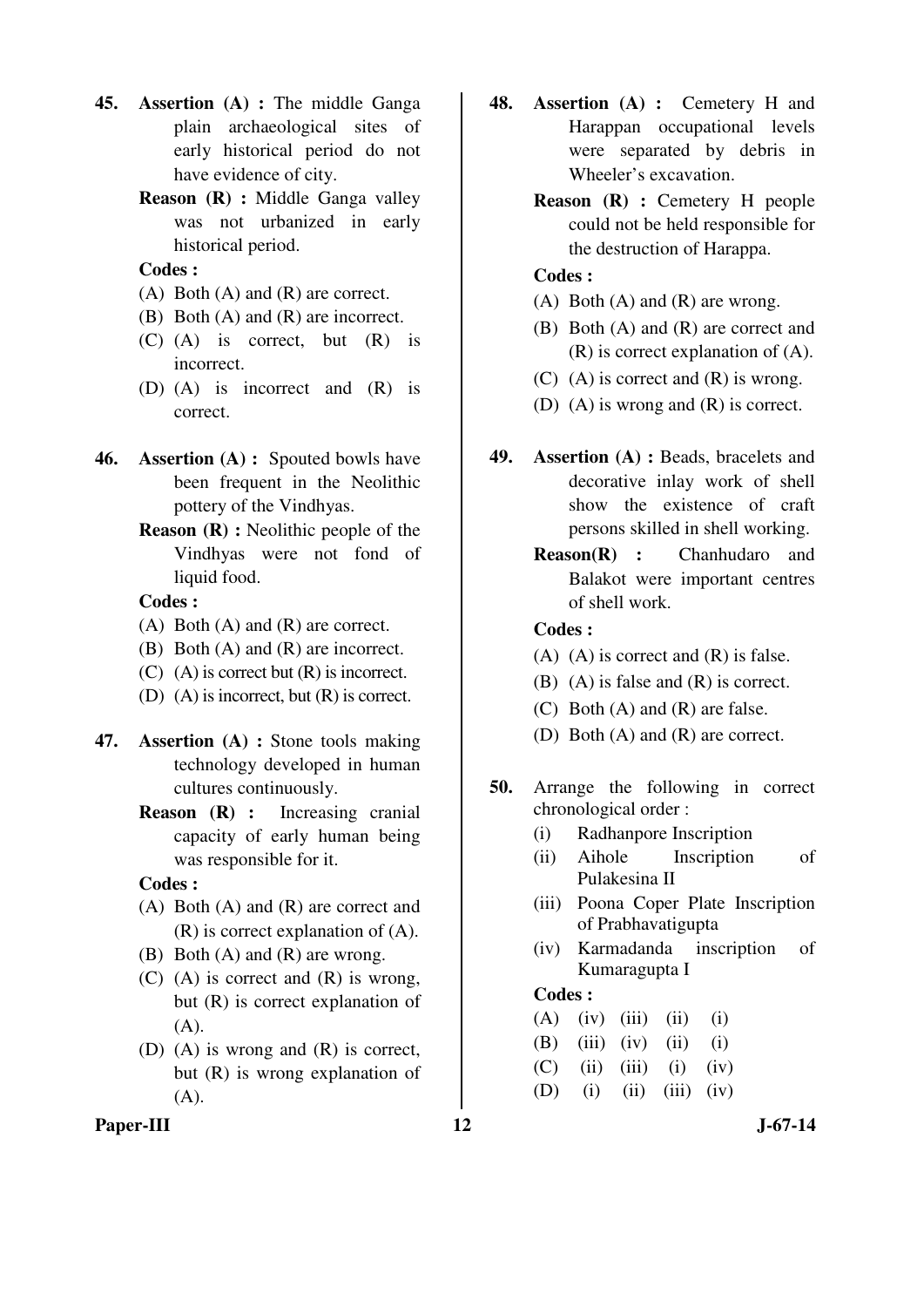- **45. स्थापना (A)** : प्रारम्भिक ऐतिहासिक काल के मध्य गंगा मैदान के पुरातात्विक स्थलों पर नगर के साक्ष्य नहीं हैं ।
	- **कारण (R)** : प्रारम्भिक ऐतिहासिक काल में मध्य गंगा घाटी का नगरीकरण नहीं हुआ था ।
	- कूट:
	- (A) (A) और  $(R)$  दोनों सही हैं।
	- $(B)$   $(A)$  और  $(R)$  दोनों गलत हैं।
	- (C)  $(A)$  सही है, किन्तु (R) गलत है।
	- (D)  $(A)$  गलत है, किन्तु (R) सही है।
- **46. स्थापना (A)** : विन्ध्य क्षेत्र के नवपाषाणिक मृदमाण्डों में रोंटीदार कटोरी प्राय: मिलता $\hat{\epsilon}$ ।
	- **कारण (R)** : विन्ध्य क्षेत्र के नव पाषाणिक लोग तरल भोजन पसन्द नहीं करते थे ।

कूट:

- $(A)$   $(A)$  और  $(R)$  दोनों सही हैं।
- $(B)$   $(A)$  और  $(R)$  दोनों गलत हैं।
- (C)  $(A)$  सही है, किन्तु (R) गलत है।
- (D)  $(A)$  गलत है, किन्तु (R) सही है।
- 47. स्थापना (A) : मानव संस्कृतियों में पाषाण उपकरण निर्माण की तकनीक निरन्तर विकसित होती रही ।
	- **कारण (R)** : आदिमानव की विकासयान कपालीय क्षमता इसके लिए उत्तरदायी थी ।
	- कुट:
	- $(A)$   $(A)$  और  $(R)$  दोनों सही हैं और  $(R)$ ,  $(A)$  की सही व्याख्या है।
	- $(B)$   $(A)$  और  $(R)$  दोनों गलत हैं।
	- $(C)$   $(A)$  सही है और  $(R)$  गलत है, किन्तु  $(R)$ ,  $(A)$  की सही व्याख्या है।
	- $(D)$   $(A)$  गलत है और  $(R)$  सही है, किन्त्  $(R)$ ,  $(A)$  की गलत व्याख्या है।
- **48. स्थापना (A)** : व्हीलर के उत्खनन में सेमेट्री H और हडप्पन आवासीय चरण अवशिष्टों द्वारा अलग-अलग थे।
	- **कारण (R)** : सेमेट्री H के लोगों को हड़प्पा के <u>विनाश के लिए उत्तरदायी नहीं माना जा</u> सकता ।
	- कूट :
	- $(A)$   $(A)$  और  $(R)$  दोनों गलत हैं।
	- $(B)$   $(A)$  और  $(R)$  दोनों सही हैं और  $(R)$ ,  $(A)$  की सही व्याख्या है।
	- (C)  $(A)$  सही है और (R) गलत है।
	- (D)  $(A)$  गलत है और  $(R)$  सही है।
- **49. स्थापना (A)** : सीप के मनके, चूड़ी और अलंकृत जड़ाऊ काम इंगित करते है कि कारीगर सीप का काम करने में सिद्ध हस्त थे ।
	- **कारण (R)** : चन्हुदाड़ो और बालाकोट सीप-कार्य के महत्त्वपूर्ण केन्द्र थे ।
	- कूट:
	- (A)  $(A)$  सही है और (R) गलत है।
	- $(B)$   $(A)$  गलत है और  $(R)$  सही है।
	- (C)  $(A)$  और  $(R)$  दोनों गलत हैं।
	- (D)  $(A)$  और  $(R)$  दोनों सही हैं।
- **50.** निम्नलिखित को कालक्रम के अनुसार लिखिए :
	- (i) राघनपुर अभिलेख
	- (ii) पलकेसिन II का एहोल अभिलेख
	- (iii) प्रभावती गुप्ता का पुना ताम्रपत्र अभिलेख
	- (iv) कुमारगुप्त II के करमदण्डा अभिलेख

# कूट :

 $(A)$   $(iv)$   $(iii)$   $(ii)$   $(i)$  (B) (iii) (iv) (ii) (i)  $(C)$  (ii) (iii) (i) (iv) (D) (i) (ii) (iii) (iv)

**J-67-14 13 Paper-III**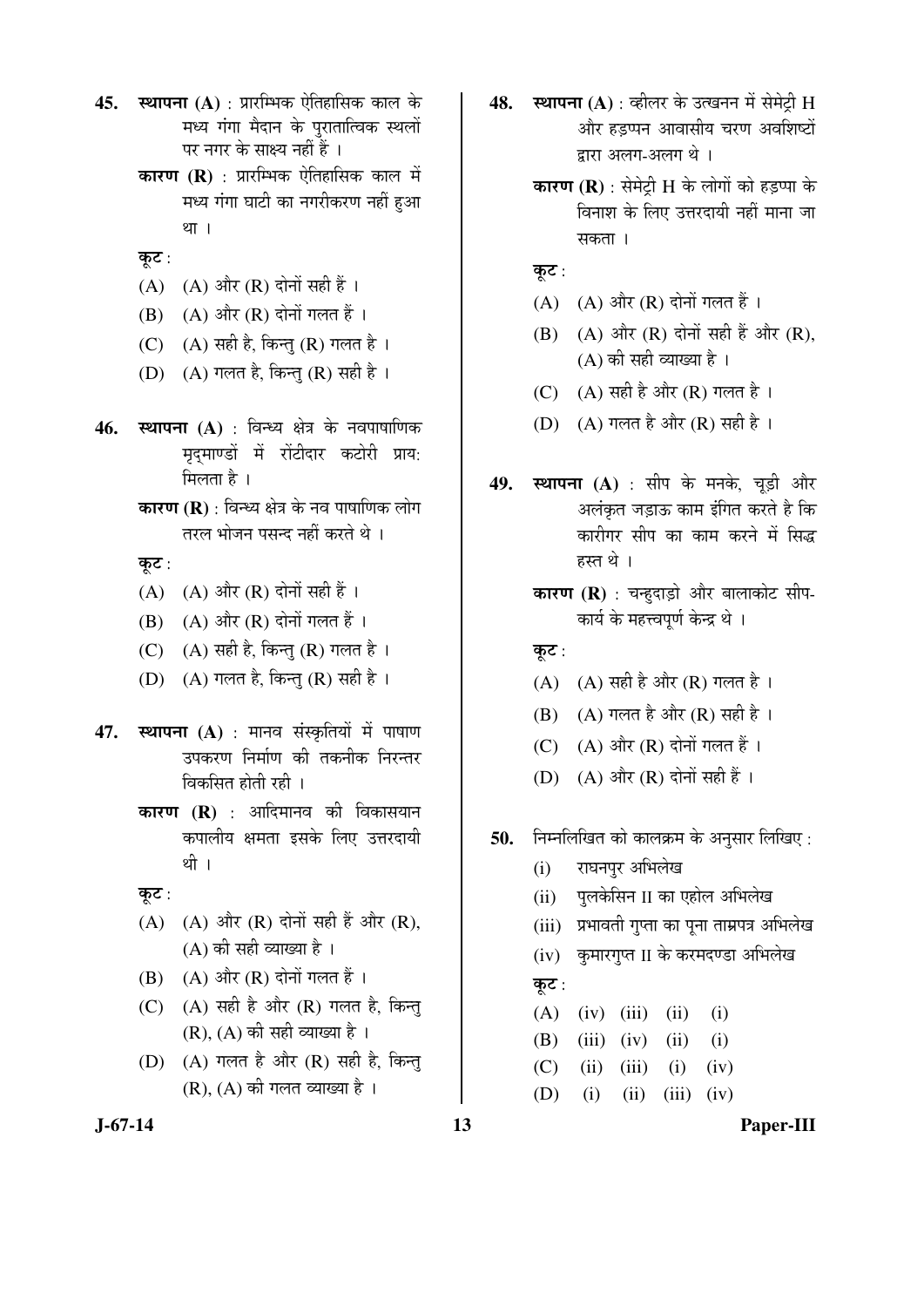- **51.** Arrange the following inscriptions in correct chronological order :
	- (i) Sanjan Copper Plate of Amoghavarsa I
	- (ii) Nidhanpur Copper plate of Bhaskarvarman
	- (iii) Deopara Inscription of Vijayasena
	- (iv) Harsa Stone Inscription of Chahmana Vigrahraja II

|  | $(A)$ (iv) (iii) (i) (ii) |                             |
|--|---------------------------|-----------------------------|
|  |                           | $\sim$ $\sim$ $\sim$ $\sim$ |

- (B) (ii) (i) (iv) (iii)
- $(C)$  (iii) (i) (ii) (iv)
- (D) (i) (iii) (iv) (ii)
- **52.** Arrange the following inscriptions in correct chronological order :
	- (i) Nanaghat cave Inscription of Naganika
	- (ii) Nasika Cave Inscription of Vasisthiputra Pulamavi
	- (iii) Nasik Cave Inscription of Usavadatta
	- (iv) Bharhuta Buddhist Pillar Inscription

# **Codes :**

- $(A)$  (ii) (iii) (i) (iv)
- (B) (iv) (i) (iii) (ii)
- $(C)$  (i) (ii) (iii) (iv)
- (D) (iv) (ii) (iii) (i)
- **53.** Arrange the following inscriptions in correct chronological order :
	- (i) Eran stone Inscription of Samudragupta
	- (ii) Prayag stone pillar Inscription of Samudragupta
	- (iii) Andhau Stone Inscription of the reign of Rudradamana I.
	- (iv) Ara Stone Inscription of Kanishka II.

#### **Codes :**

| $(A)$ $(iv)$ $(i)$ $(ii)$ $(iii)$ |  |  |
|-----------------------------------|--|--|
| (B) (i) (ii) (iii) (iv)           |  |  |
| $(C)$ (iii) (iv) (ii) (i)         |  |  |
| (D) (ii) (iii) (i) (iv)           |  |  |

#### Paper-III **14** J-67-14

- **54.** Arrange the following inscriptions in the correct sequence :
	- (i) Aphasad stone Inscription of Adityasen
	- (ii) Nalanda stone Inscription of Yasovarmandeva
	- (iii) Deo-Barunaraka Inscription of Jivitagupta II.
	- (iv) Kahaum Stone Pillar Inscription of Skandagupta.

# **Codes :**

- $(A)$  (i) (ii) (iii) (iv) (B) (iv) (iii) (ii) (i)  $(C)$  (iv) (i) (iii) (ii) (D) (ii) (iii) (i) (iv)
- **55.** Arrange the following in chronological order :
	- (i) Barabar Caves
	- (ii) Bhaja Caves
	- (iii) Karle Caves
	- (iv) Udayagiri caves

#### **Codes :**

- $(A)$   $(iv)$   $(iii)$   $(ii)$   $(i)$ (B) (iii) (ii) (i) (iv)  $(C)$  (i) (ii) (iii) (iv) (D) (ii) (iii) (i) (iv)
- **56.** Arrange the following in chronological order :
	- (i) Lingaraja Temple
	- (ii) Remains of Vidisha Temple
	- (iii) Bhitargaon Temple
	- (iv) Bhumara Temple

#### **Codes :**

|  | $(A)$ (i) (ii) (iii) (iv) |  |
|--|---------------------------|--|
|  | (B) (ii) (iv) (iii) (i)   |  |
|  | (C) (ii) (i) (iv) (iii)   |  |

(D) (iii) (iv) (ii) (i)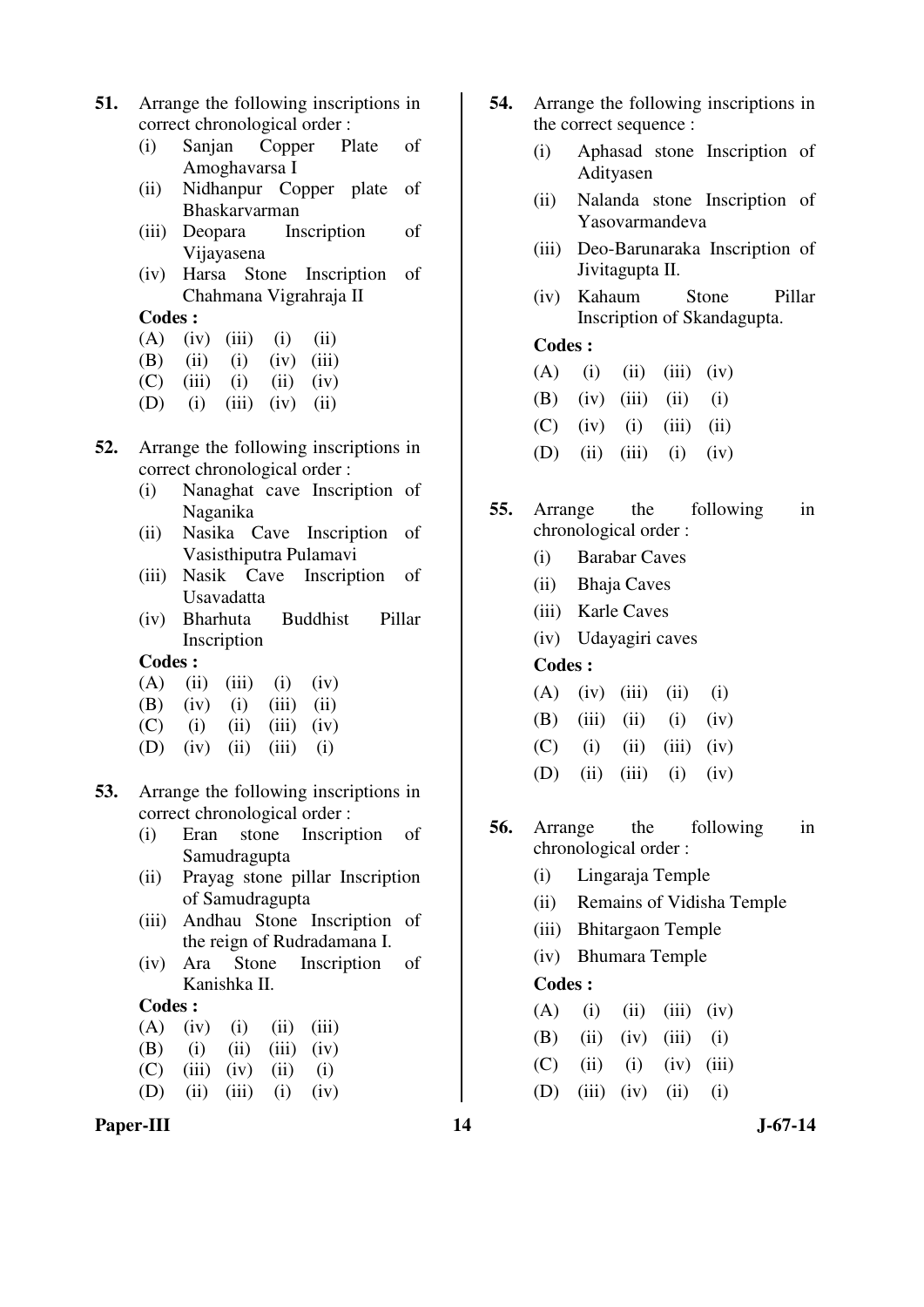**J-67-14 15 Paper-III** 51. निम्नलिखित अभिलेखों को कालक्रमानुसार लिखिए $\cdot$ (i) अमोघवर्ष I का संजन ताम्रपत्र (ii) भास्कवर्मा का निधानपुर ताम्रपत्र (iii) विजय सेन का देवपाड़ा अभिलेख  $(iv)$  चाहमान विग्रहराज  $\text{II}$  का हर्ष पाषाण अभिलेख कूट :  $(A)$  (iv) (iii) (i) (ii) (B) (ii) (i) (iv) (iii)  $(C)$  (iii) (i) (ii) (iv)  $(D)$  (i) (iii) (iv) (ii) 52. निम्नलिखित अभिलेखों को सही कालक्रम में लिखिए $:$  $(i)$  नागनिका का नानाघाट अभिलेख (ii) वशिष्ठपुत्र पुलुमावि का नासिक गुफा अभिलेख (iii) उसवदत्ता का नासिक गुफा अभिलेख (iv) भरहूत बौद्ध स्तम्भ अभिलेख कूट $:$  $(A)$  (ii) (iii) (i) (iv) (B) (iv) (i) (iii) (ii)  $(C)$  (i) (ii) (iii) (iv) (D) (iv) (ii) (iii) (i) 53. निम्नलिखित अभिलेखों को सही कालक्रमानुसार लिखिए $\cdot$ (i) समुद्रगुप्त का एरण पाषाण अभिलेख  $(ii)$  समुद्रगुप्त का प्रयाग पाषाण स्तम्भ-अभिलेख (iii) रूद्रदामन I का अन्धाउ पाषाण अभिलेख (iv) कनिष्क II का आरा पाषाण अभिलेख कूट:  $(A)$  (iv) (i) (ii) (iii) (B) (i) (ii) (iii) (iv)  $(C)$  (iii) (iv) (ii) (i) (D) (ii) (iii) (i) (iv)

- 54. निम्नलिखित अभिलेखों को सही कालक्रम में  $\widehat{\mathbb{M}}$ खिए $\cdot$ 
	- (i) आदित्यसेन का अफसढ़ पाषाण अभिलेख
	- (ii) यशोवर्मन देव का नालंदा पाषाण अभिलेख
	- (iii) जीवितगुप्त II का देव-बरूनारक अभिलेख
	- (iv) स्कन्दगुप्त का काहौम पाषाण स्तम्भ अभिलेख

कूट:

- $(A)$  (i) (ii) (iii) (iv)
- (B) (iv) (iii) (ii) (i)
- $(C)$  (iv) (i) (iii) (ii)
- (D) (ii) (iii) (i) (iv)
- **55.** निम्नलिखित को कालक्रमानुसार व्यवस्थित कीजिए $\cdot$ 
	- $(i)$  बराबर गुहाएँ
	- $(ii)$  भाजा गहाएँ
	- (iii) कार्ले गुहाएँ
	- (iv) उदयगिरि गुहाएँ
	- कूट:
	- $(A)$  (iv) (iii) (ii) (i) (B) (iii) (ii) (i) (iv)  $(C)$  (i) (ii) (iii) (iv) (D) (ii) (iii) (i) (iv)
- 56. निम्नलिखित को कालक्रमानुसार व्यवस्थित कीजिए $\cdot$ 
	- (i) लिङ्गराज मन्दिर
	- (ii) लिदिशा मन्दिर के अवशेष
	- (iii) भीतरगाँव मन्दिर
	- (iv) भूमरा मन्दिर
	- कूट:
	- $(A)$  (i) (ii) (iii) (iv)
	- (B) (ii) (iv) (iii) (i)
	- $(C)$  (ii) (i) (iv) (iii)
	- (D) (iii) (iv) (ii) (i)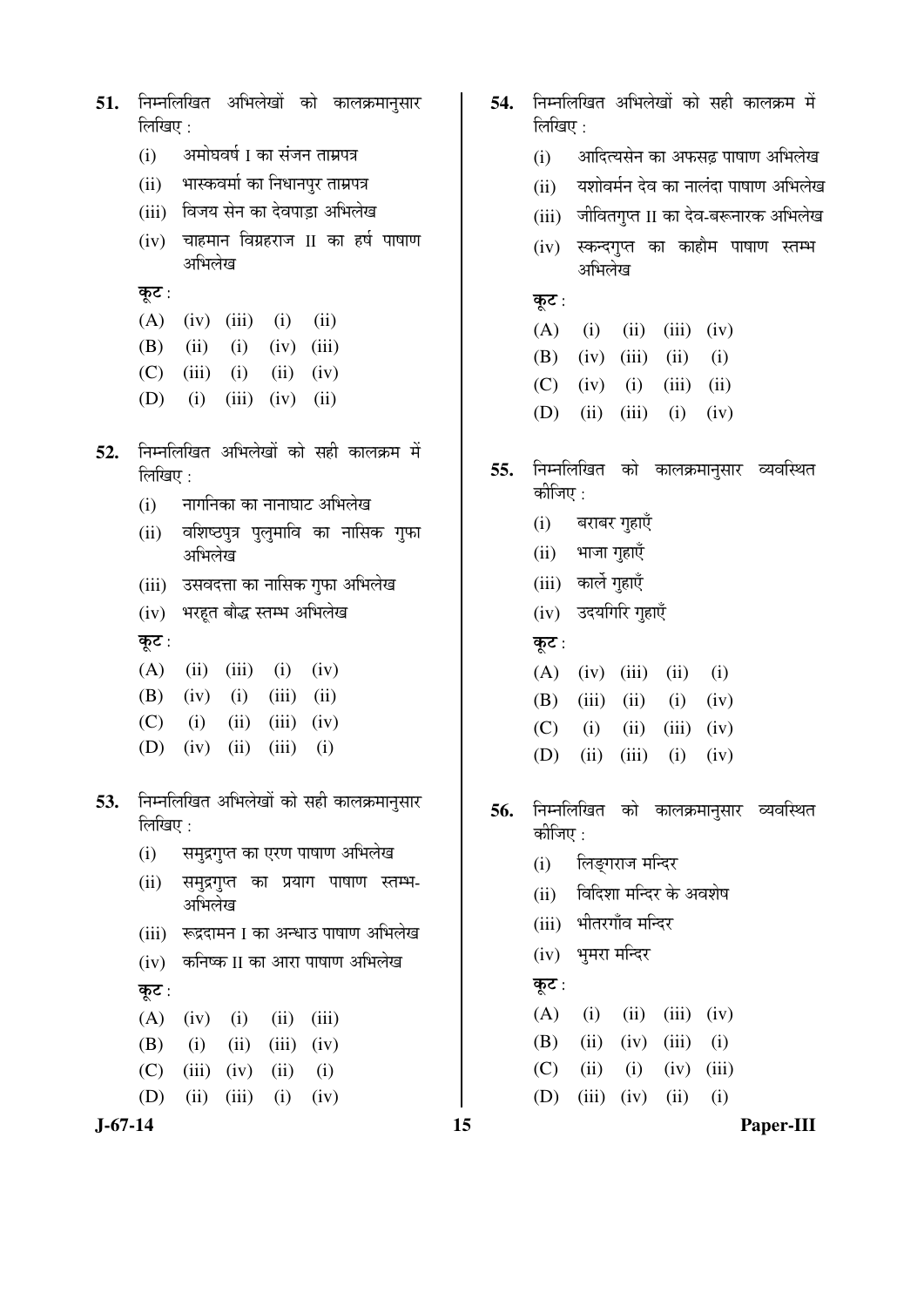|                      |  | 57. Arrange the following wares in |  |
|----------------------|--|------------------------------------|--|
| chronological order: |  |                                    |  |

- (i) Ochre Ware
- (ii) Glazed Ware
- (iii) Harappan Ware
- (iv) P.G. Ware

- $(A)$  (i) (ii) (iii) (iv)
- (B) (ii) (iii) (iv) (i)
- $(C)$  (iii) (iv) (ii) (i)
- (D) (iii) (i) (iv) (ii)
- **58.** Arrange the following in chronological order :
	- (i) Dhammeka Stupa
	- (ii) Dharmarajika Stupa
	- (iii) Amravati Stupa
	- (iv) Sanchi Stupa

#### **Codes :**

- $(A)$  (ii) (iii) (i) (iv)  $(B)$  (i) (ii) (iii) (iv)  $(C)$  (ii) (i) (iv) (iii)  $(D)$   $(iv)$   $(iii)$   $(ii)$   $(i)$
- **59.** Arrange the following sites according to archaeological findings in chronological order :
	- (i) Nevasa
	- (ii) Inamgaon
	- (iii) Lingsugur
	- (iv) Pallavaram

## **Codes :**

|  | $(A)$ (iv) (i) (iii) (ii) |  |
|--|---------------------------|--|
|  | (B) (iv) (iii) (ii) (i)   |  |
|  | (C) (iii) (iv) (i) (ii)   |  |
|  | (D) (i) (iii) (ii) (iv)   |  |

#### Paper-III **16** J-67-14

- **60.** Arrange the following sites in chronological order ;
	- (i) Maihar
	- (ii) Dhaba
	- (iii) Baghor I
	- (iv) Ghagharia

# **Codes :**

- $(A)$  (i) (ii) (iii) (iv)
- (B) (iv) (iii) (ii) (i)
- $(C)$  (iii) (iv) (i) (ii)
- (D) (ii) (i) (iv) (iii)
- **61.** Arrange the following in chronological order :
	- (i) Homo-Heidelburgensis
	- (ii) Ramapithecus
	- (iii) Homo-Neanderthalensis
	- (iv) Zinzanthropus

#### **Codes :**

- $(A)$  (ii) (iii) (iv) (i)
- $(B)$  (ii) (iv) (iii) (i)
- $(C)$  (i) (iv) (ii) (iii)
- (D) (ii) (iv) (i) (iii)
- **62.** Arrange the geological formations of the middle Son valley in correct chronological order :
	- (i) Patpara formation
	- (ii) Sihawal formation
	- (iii) Baghor formation
	- (iv) Khuteli formation

|  |  | $(A)$ (i) (ii) (iii) (iv) |  |
|--|--|---------------------------|--|
|  |  | (B) (iv) (iii) (ii) (i)   |  |
|  |  | $(C)$ (iv) (ii) (iii) (i) |  |
|  |  | (D) (ii) (iv) (i) (iii)   |  |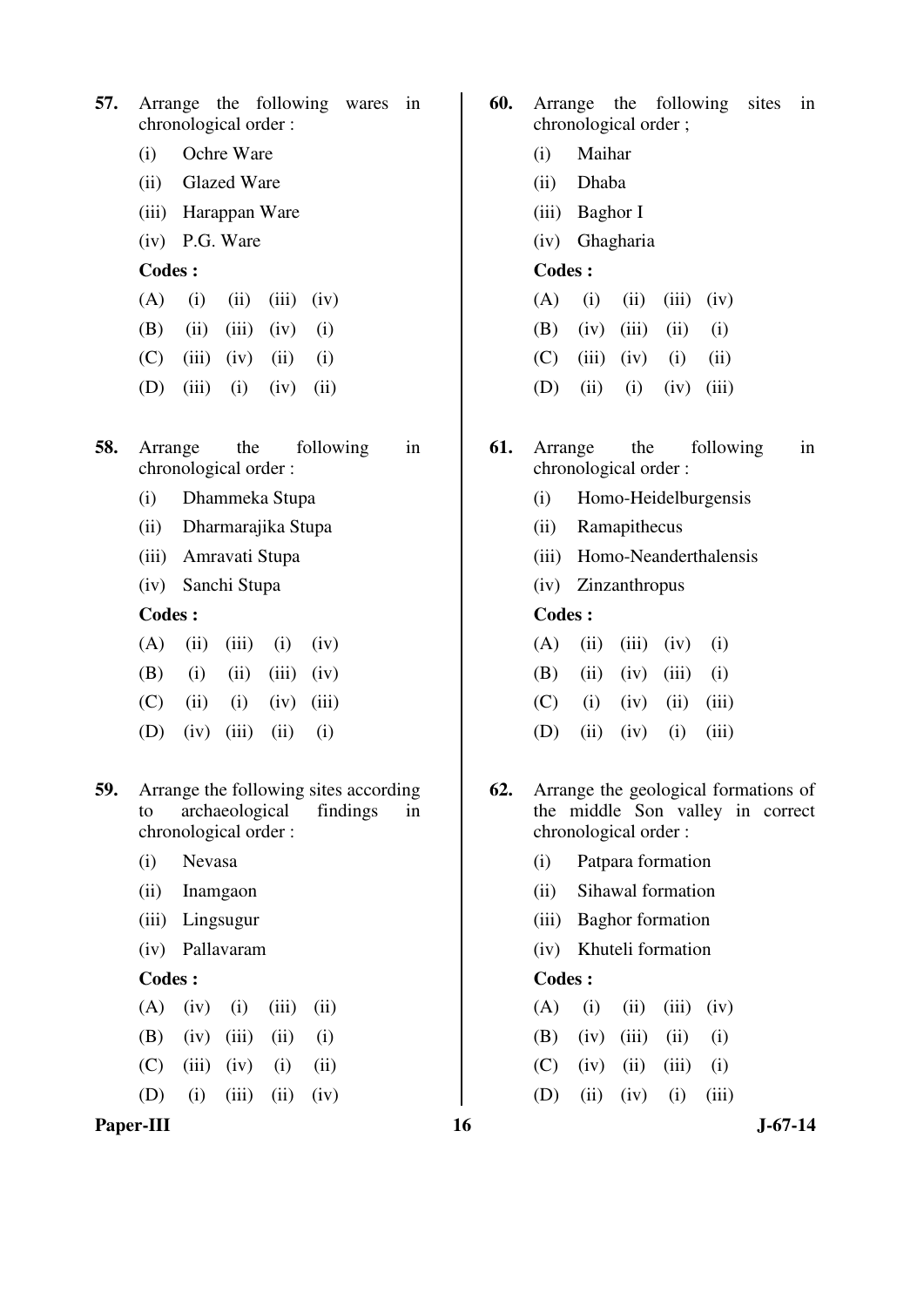| 57.       | निम्नलिखित मृद्माण्डों को कालानुक्रम<br>- में<br>60.<br>व्यवस्थित कीजिए :           | निम्नलिखित<br>पुरास्थलों को<br>कालक्रमानुसार<br>लिखिए :     |
|-----------|-------------------------------------------------------------------------------------|-------------------------------------------------------------|
|           | गैटिक मृद्माण्ड<br>(i)                                                              | मैहर<br>(i)                                                 |
|           | काँचलित मृद्माण्ड (ग्लेडेड वेयर)<br>(ii)                                            | (ii)<br>ढाबा                                                |
|           | हड़प्पा कालीन मृद्माण्ड<br>(iii)                                                    | बाघोर I<br>(iii)                                            |
|           | पी. जी. वेयर (चित्रित घूसर पात्र परम्परा)<br>(iv)                                   | घघारिया<br>(iv)                                             |
|           | कूट :                                                                               | कूट :                                                       |
|           | (A)<br>(ii)<br>(i)<br>(iii)<br>(iv)                                                 | (A)<br>(i)<br>(ii)<br>(iii)<br>(iv)                         |
|           | (B)<br>(ii)<br>(iii)<br>(iv)<br>(i)                                                 | (B)<br>(iv)<br>(iii)<br>(ii)<br>(i)                         |
|           | (C)<br>(iii)<br>(iv)<br>(ii)<br>(i)                                                 | (C)<br>(iii)<br>(iv)<br>(ii)<br>(i)                         |
|           | (D)<br>(iii)<br>(i)<br>(ii)<br>(iv)                                                 | (ii)<br>(D)<br>(iii)<br>(i)<br>(iv)                         |
| 58.       | को कालक्रमानुसार<br>व्यवस्थित<br>निम्नलिखित<br>61.<br>कीजिए :                       | निम्नलिखित को कालक्रमानुसार लिखिए:                          |
|           | धम्मेक स्तूप<br>(i)                                                                 | होमो-हाइडलबर्गनसिस<br>(i)                                   |
|           | धर्मराजिका स्तूप<br>(ii)                                                            | रामापिथेकस<br>(ii)                                          |
|           | अमरावती स्तूप<br>(iii)                                                              | होमो नियंडररथलेनसिस<br>(iii)                                |
|           | साँची स्तूप<br>(iv)                                                                 | जिनजनथ्रोपस<br>(iv)                                         |
|           | कूट :                                                                               | कूट :                                                       |
|           | (A)<br>(ii)<br>(iii)<br>(i)<br>(iv)                                                 | (A)<br>(ii)<br>(iii)<br>(i)<br>(iv)                         |
|           | (B)<br>(i)<br>(ii)<br>(iii)<br>(iv)                                                 | (B)<br>(ii)<br>(iii)<br>(iv)<br>(i)                         |
|           | (C)<br>(ii)<br>(i)<br>(iv)<br>(iii)                                                 | (C)<br>(i)<br>(iii)<br>(iv)<br>(ii)                         |
|           | (D)<br>(iii)<br>(i)<br>(iv)<br>(ii)                                                 | (D)<br>(ii)<br>(iv)<br>(iii)<br>(i)                         |
| 59.       | 62.<br>निम्नलिखित स्थलों को पुरातात्त्वि उपलब्धियों के<br>कालक्रम के अनुसार लिखिए : | मध्य सोन घाटी के भौगोलिक जमाव को सही<br>कालक्रम में लिखिए : |
|           | नेवासा<br>(i)                                                                       | पटपरा जमाव<br>(i)                                           |
|           | इनामगाँव<br>(ii)                                                                    | सिंहावल जमाव<br>(ii)                                        |
|           | लिंगसुगुर<br>(iii)                                                                  | बाघोर जमाव<br>(iii)                                         |
|           | पल्लवरम्<br>(iv)                                                                    | खुटेली जमाव<br>(iv)                                         |
|           | कूट :                                                                               | कूट :                                                       |
|           | (A)<br>(iv)<br>(i)<br>(iii)<br>(ii)                                                 | (A)<br>(i)<br>(ii)<br>(iii)<br>(iv)                         |
|           | (B)<br>(iii)<br>(iv)<br>(ii)<br>(i)                                                 | (B)<br>(iv)<br>(iii)<br>(ii)<br>(i)                         |
|           | (iii)<br>(C)<br>(ii)<br>(iv)<br>(i)                                                 | (C)<br>(iv)<br>(ii)<br>(iii)<br>(i)                         |
|           | (D)<br>(i)<br>(iii)<br>(ii)<br>(iv)                                                 | (D)<br>(ii)<br>(iii)<br>(iv)<br>(i)                         |
| $J-67-14$ | 17                                                                                  | Paper-III                                                   |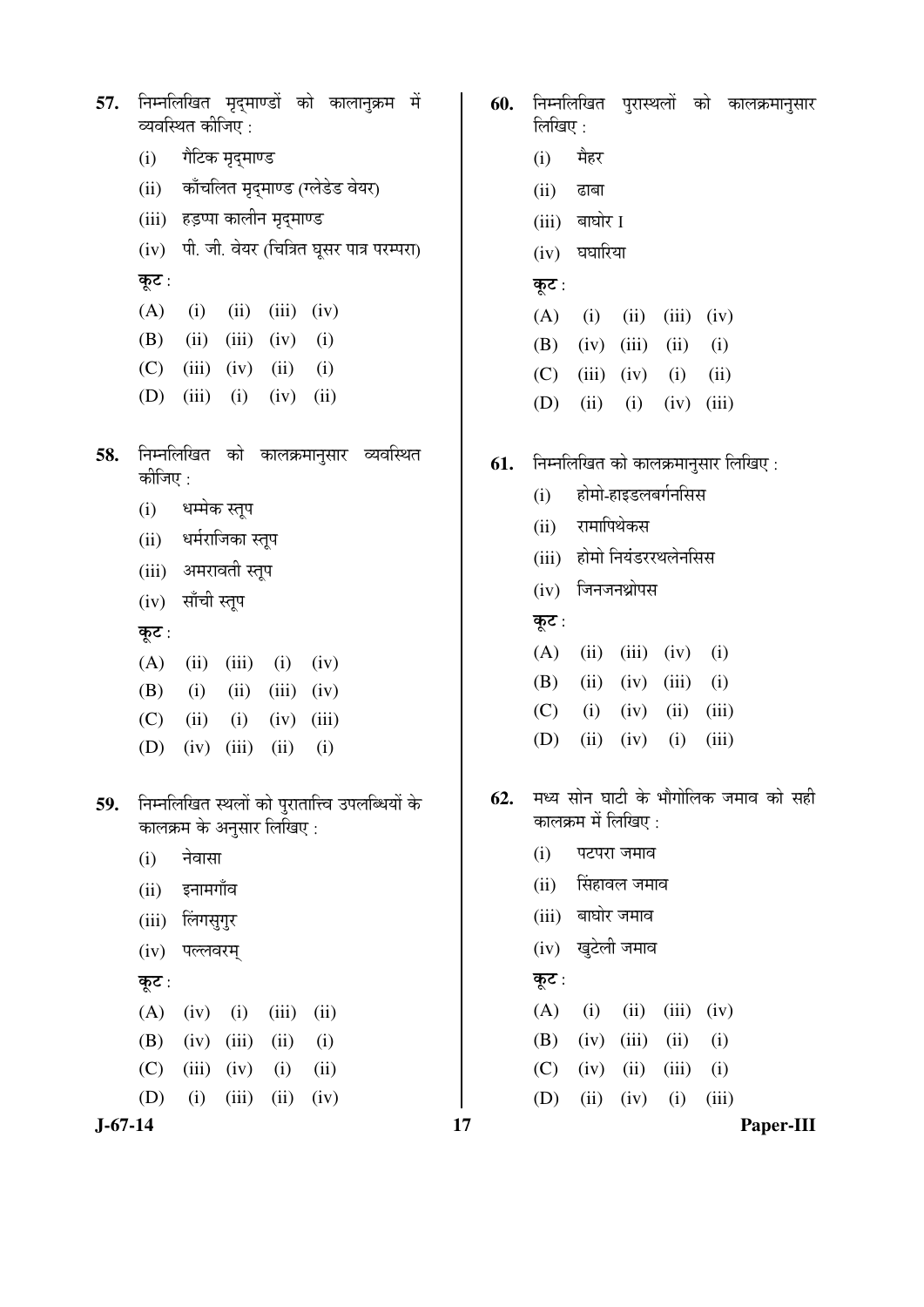|  | <b>63.</b> Match the archaeological sites of |  |
|--|----------------------------------------------|--|
|  | List – I with their states of List – II :    |  |

|     |     |                            |              | $\mathbf{u}$ $\mathbf{v}$ $\mathbf{u}$ |                                          |
|-----|-----|----------------------------|--------------|----------------------------------------|------------------------------------------|
|     |     | $List-I$                   |              |                                        | $List - II$                              |
|     | a.  | Ukhrul                     |              | i.                                     | Tamil Nadu                               |
|     |     | b. Paisra                  |              | ii.                                    | Kerala                                   |
|     |     | c. Palaghat                |              |                                        | iii. Manipur                             |
|     |     | d. Attirampakkam iv. Bihar |              |                                        |                                          |
|     |     | <b>Codes:</b>              |              |                                        |                                          |
|     |     | a                          | $\mathbf b$  | $\mathbf c$                            | d                                        |
|     | (A) | $\mathbf{i}$               | iv           | iii                                    | $\ddot{\mathbf{i}}$                      |
|     |     | $(B)$ iii iv               |              | $\mathbf{ii}$                          | $\mathbf{i}$                             |
|     |     | $(C)$ ii                   | iv           | iii                                    | $\mathbf{i}$                             |
|     | (D) | $\mathbf{ii}$              | iv           | $\mathbf{i}$                           | iii                                      |
|     |     |                            |              |                                        |                                          |
| 64. |     |                            |              |                                        | Match the items of $List - I$ with those |
|     |     | of $List - II$ :           |              |                                        |                                          |
|     |     | $List-I$                   |              |                                        | $List - II$                              |
|     |     | a. Sandur                  | i.           |                                        | an elongated hill                        |
|     |     | b. Esker                   | ii.          |                                        | a glacial outwash                        |
|     |     |                            |              |                                        | plain formed of                          |
|     |     |                            |              |                                        | sediments                                |
|     |     | c. Drumlin iii.            |              |                                        | a long winding<br>ridge of stratified    |
|     |     |                            |              |                                        | sand and gravel                          |
|     | d.  | Moraine                    |              |                                        | iv. accumulation of                      |
|     |     |                            |              |                                        | unconsolidated                           |
|     |     |                            |              |                                        | glacial debris                           |
|     |     | <b>Codes:</b>              |              |                                        |                                          |
|     |     | a                          | b            | $\mathbf c$                            | d                                        |
|     | (A) | ii                         | $\mathbf{i}$ | iv                                     | iii                                      |
|     | (B) | iii                        | ii           | i                                      | iv                                       |
|     | (C) | $\mathbf{i}$               | ii           | iii                                    | iv                                       |
|     | (D) | ii                         | iii          | $\mathbf{i}$                           | iv                                       |

| 65. | Match the items of $List - I$ with those<br>of $List - II$ : |                              |                     |              |                                                                           |                                                              |  |  |
|-----|--------------------------------------------------------------|------------------------------|---------------------|--------------|---------------------------------------------------------------------------|--------------------------------------------------------------|--|--|
|     |                                                              |                              | $List-I$            |              |                                                                           | $List - II$                                                  |  |  |
|     | John Cockburn<br>a.                                          |                              |                     |              | i.                                                                        | Geologist in<br>Geological<br>Survey of                      |  |  |
|     |                                                              | b. A.C.L.<br>Carlleyle       |                     |              | ii.                                                                       | India<br>Member of<br><b>Indian Civil</b><br><b>Services</b> |  |  |
|     | $\mathbf{c}$ .                                               | J.H. Rivett-<br>Carnac       |                     |              | iii.                                                                      | Incharge of<br>Opium<br>Collection                           |  |  |
|     |                                                              | d. W. Theobald               |                     | iv.          | Assistant<br>to<br>Alexander<br>Cunningham                                |                                                              |  |  |
|     |                                                              | <b>Codes:</b>                |                     |              |                                                                           |                                                              |  |  |
|     |                                                              | a                            | b                   | $\mathbf{c}$ | d                                                                         |                                                              |  |  |
|     | (A)                                                          | $\mathbf{i}$                 | ii                  | iii          | iv                                                                        |                                                              |  |  |
|     | (B)                                                          | iv                           | iii                 | ii           | $\mathbf{i}$                                                              |                                                              |  |  |
|     | (C)                                                          | iii                          | iv                  | ii           | $\mathbf{1}$                                                              |                                                              |  |  |
|     | (D)                                                          | ii                           | $\mathbf{i}$        | iv           | iii                                                                       |                                                              |  |  |
| 66. |                                                              | of $List - II$ :<br>$List-I$ |                     |              |                                                                           | Match the items of $List - I$ with those                     |  |  |
|     |                                                              |                              |                     |              |                                                                           | $List-II$                                                    |  |  |
|     | а.                                                           | P.L. Gupta                   |                     | i.           |                                                                           | Bibliography of<br>Studies in Indian<br>Epigraphy            |  |  |
|     |                                                              | b. R.N.<br>Dandekar          |                     |              | bibliography<br>A<br>of the Hoards of<br>Punch-marked<br>coins of Ancient |                                                              |  |  |
|     | $\mathbf{c}$ .                                               | Sibadas<br>Chaudhuri         |                     | iii.         | India<br>Indian                                                           | Bibliography of<br>prehistoric                               |  |  |
|     | d.                                                           | H.C.<br>Dasgupta             |                     | iv.          |                                                                           | Antiquities<br>Harappan<br>Bibliography                      |  |  |
|     |                                                              | <b>Codes:</b>                |                     |              |                                                                           |                                                              |  |  |
|     |                                                              | a                            | b                   | $\mathbf c$  | d                                                                         |                                                              |  |  |
|     | (A)                                                          | $\mathbf{i}$                 | $\ddot{\mathbf{i}}$ | iii          | iv                                                                        |                                                              |  |  |
|     | (B)                                                          | iv                           | iii                 | ii           | i                                                                         |                                                              |  |  |
|     | (C)                                                          | iii                          | iv                  | i            | ii                                                                        |                                                              |  |  |
|     | (D)                                                          | ii                           | iv                  | $\mathbf{i}$ | iii                                                                       |                                                              |  |  |

**Paper-III** 18 J-67-14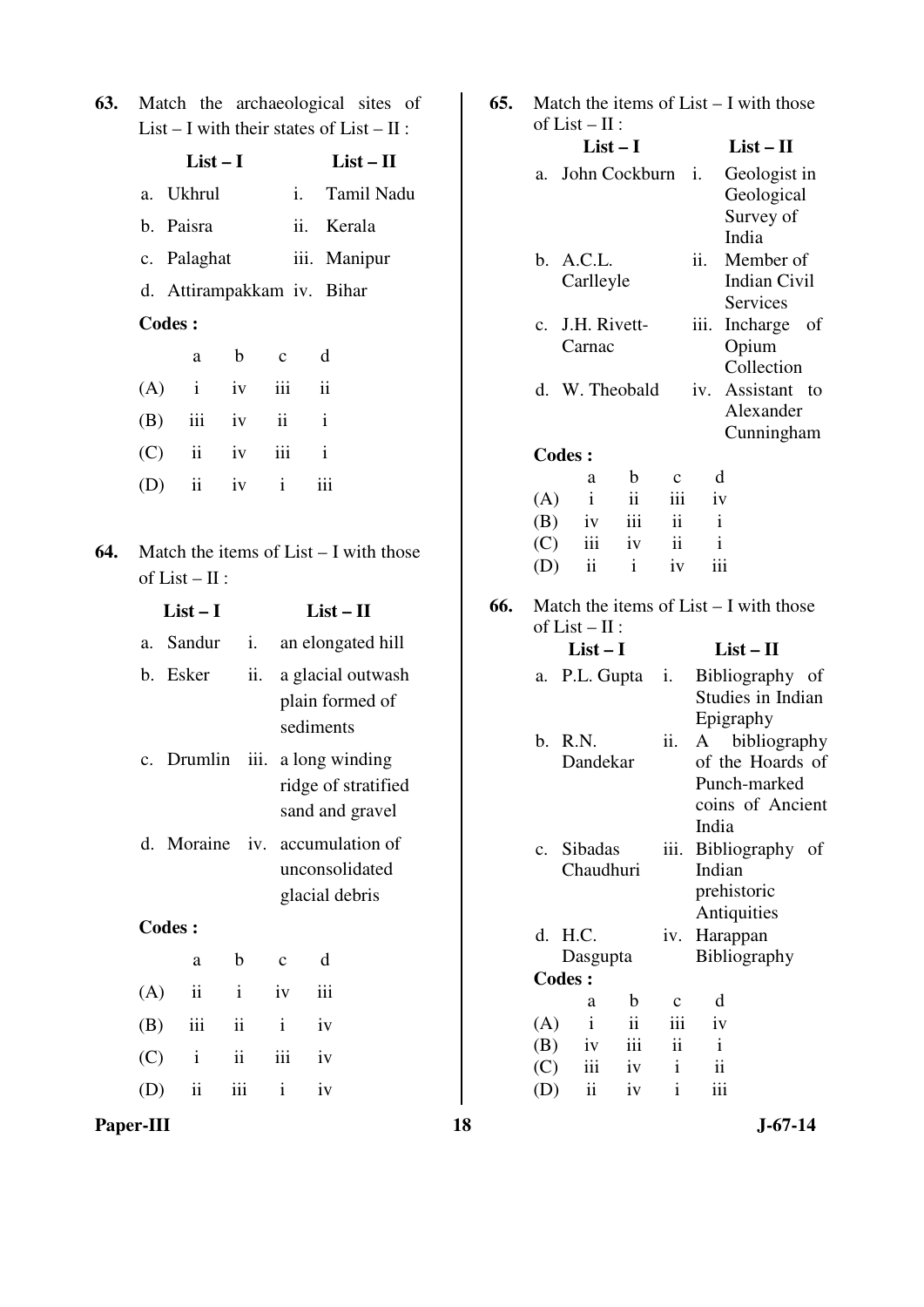| 63. | सूची – I के पुरातात्त्विक स्थलों को सूची – II<br>के उनके राज्यों से सुमेलित कीजिए : |                |                         |                      |                             | 65. |            | के साथ सुमेलित करें :    |                     |                          | सूची – I में दी मदों को सूची – II में दी मदों |                       |
|-----|-------------------------------------------------------------------------------------|----------------|-------------------------|----------------------|-----------------------------|-----|------------|--------------------------|---------------------|--------------------------|-----------------------------------------------|-----------------------|
|     | सूची – I                                                                            |                |                         | सूची – II            |                             |     |            | सूची – I                 |                     |                          | सूची – II                                     |                       |
|     | a. उखरूल                                                                            | $\mathbf{i}$ . |                         | तामिल नाडु           |                             |     |            | a. जॉन कौकबर्न i.        |                     |                          | भारतीय भूतत्त्व<br>सर्वेक्षण में भू-विज्ञानी  |                       |
|     | b. पैसरा                                                                            |                | ii. केरल                |                      |                             |     |            | b. ए.सी. एल.             |                     | ii.                      | भारतीय सिविल सेवा                             |                       |
|     | c. पालाघाट                                                                          |                | iii. मणीपुर             |                      |                             |     |            | कारलायल                  |                     |                          | का सदस्य                                      |                       |
|     | d. अत्तिरम्पक्कम iv. बिहार<br>कूट :                                                 |                |                         |                      |                             |     |            | कारनाक                   |                     |                          | c. जे.एच. रिवेट- iii. अफीम संग्रह प्रभारी     |                       |
|     |                                                                                     |                |                         |                      |                             |     |            |                          |                     |                          | d. डब्ल्यू.     iv. एलैक्सैंडर कन्निघम        |                       |
|     | a                                                                                   | $\mathbf b$    | $\mathbf c$             | d                    |                             |     |            | थियोबाल्ड                |                     |                          | का सहायक                                      |                       |
|     | (A)<br>$\mathbf{i}$                                                                 | iv             | iii                     | $\ddot{\rm n}$       |                             |     | कूट :      |                          |                     |                          |                                               |                       |
|     | (B)<br>iii                                                                          | iv             | $\overline{\mathbf{1}}$ | $\mathbf{i}$         |                             |     |            | a                        | $\mathbf b$         | $\mathbf c$              | d                                             |                       |
|     | (C)<br>$\overline{\mathbf{u}}$                                                      | iv             | iii                     | $\mathbf{i}$         |                             |     | (A)        | $\mathbf{i}$             | ii                  | iii                      | iv                                            |                       |
|     | (D)<br>$\overline{\mathbf{u}}$                                                      | iv             | $\mathbf{i}$            | iii                  |                             |     | (B)<br>(C) | iv<br>iii                | iii<br>iv           | ii<br>ii                 | $\mathbf{i}$<br>$\mathbf{i}$                  |                       |
|     |                                                                                     |                |                         |                      |                             |     | (D)        | $\overline{\textbf{ii}}$ | $\mathbf{i}$        | iv                       | iii                                           |                       |
| 64. | सूची – I में दी मदों को सूची – II में दी मदों                                       |                |                         |                      |                             |     |            |                          |                     |                          |                                               |                       |
|     | के साथ सुमेलित करें:                                                                |                |                         |                      |                             | 66. |            |                          |                     |                          | सूची – I में दी मदों को सूची – II में दी मदों |                       |
|     | सूची – I                                                                            |                |                         | सूची – II            |                             |     |            | के साथ सुमेलित करें :    |                     |                          |                                               |                       |
|     | a. संदूर 1. लम्बी पहाड़ी                                                            |                |                         |                      |                             |     |            | सूची – I                 |                     |                          | सूची – II                                     |                       |
|     | b. एसकर ii. तलछट से निर्मित                                                         |                |                         |                      |                             |     |            |                          |                     |                          | a. पी.एल. i. बिबलियोग्राफी                    | ऑफ                    |
|     |                                                                                     |                |                         | हिमयुगीन अन्तिम छोर  |                             |     |            | गुप्ता                   |                     | स्टडीस<br>एपीग्राफी      | इन                                            | इंडियन                |
|     |                                                                                     |                |                         | का मैदान             |                             |     |            | b. आर.एन. ii.            |                     |                          |                                               | ए बिबलियोग्राफी ऑफ दी |
|     | c. डुमलिन                                                                           |                |                         |                      | iii.   स्तरित बालू तथा बजरी |     |            | डांडेकर                  |                     |                          | होर्ड्स ऑफ                                    | पंचमार्कड             |
|     |                                                                                     |                |                         | का लम्बा घुमावदार    |                             |     |            |                          |                     |                          | कॉयन्स ऑफ एंशियंट इंडिया                      |                       |
|     |                                                                                     |                | कटक                     |                      |                             |     |            | c. शिबदास                |                     |                          | iii. बिबलियोग्राफी                            | ऑफ                    |
|     | d. मोरेन                                                                            |                |                         | iv. असंपीडित हिमनदीय |                             |     |            | चौधरी                    |                     | इंडियन                   | एंटीक्विटीस                                   | प्री-हिस्टोरिक        |
|     |                                                                                     |                |                         | मलबे का संचय         |                             |     |            | d. एच.सी.                |                     |                          | iv. हड़प्पन बिबलियोग्राफी                     |                       |
|     | कूट :                                                                               |                |                         |                      |                             |     |            | दासगुप्ता                |                     |                          |                                               |                       |
|     | a                                                                                   | $\mathbf b$    | $\mathbf{C}$            | d                    |                             |     | कूट :      |                          |                     |                          |                                               |                       |
|     | $\ddot{\mathbf{i}}$<br>(A)                                                          | $\mathbf{i}$   | iv                      | iii                  |                             |     |            | a                        | $\mathbf b$         | $\mathbf{C}$             | d                                             |                       |
|     | (B)<br>iii                                                                          | $\rm ii$       | $\mathbf{i}$            | iv                   |                             |     | (A)        | $\mathbf{i}$             | $\ddot{\mathbf{i}}$ | iii                      | iv                                            |                       |
|     | (C)<br>$\mathbf{i}$                                                                 | $\mathbf{ii}$  | iii                     | iv                   |                             |     | (B)        | iv                       | $\rm iii$           | $\overline{\textbf{ii}}$ | $\mathbf{i}$                                  |                       |
|     | (D)<br>$\ddot{\mathbf{i}}$                                                          | iii            | $\mathbf{i}$            | iv                   |                             |     | (C)        | iii                      | iv                  | $\mathbf{i}$             | ii                                            |                       |
|     |                                                                                     |                |                         |                      |                             |     | (D)        | $\mathbf{ii}$            | iv                  | $\mathbf{i}$             | iii                                           |                       |
|     | $J-67-14$                                                                           |                |                         |                      |                             | 19  |            |                          |                     |                          |                                               | Paper-III             |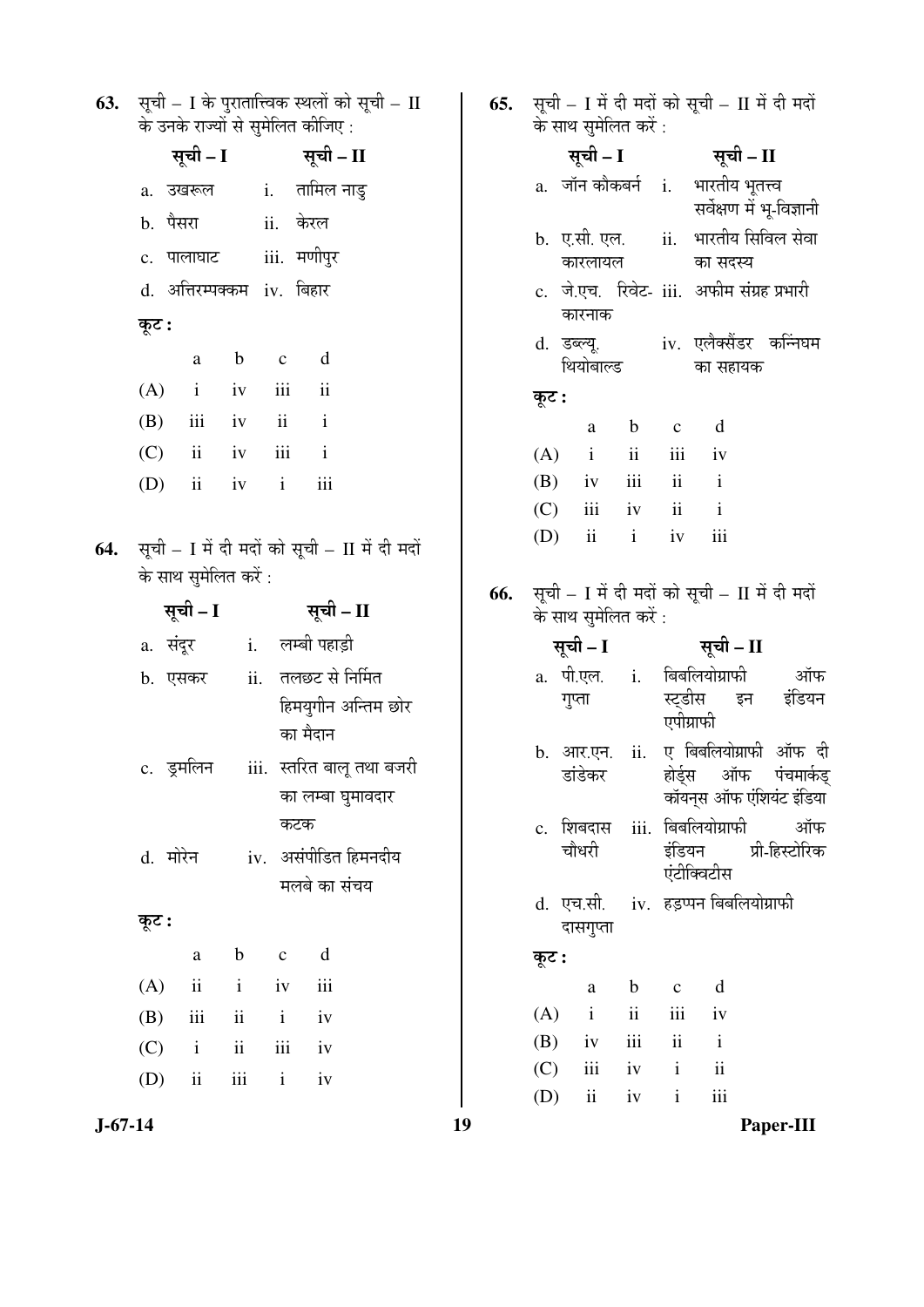| 67. Match the books of List $- I$ with the |
|--------------------------------------------|
| authors of $List - II$ :                   |

|     |                | $List-I$                      |               |               |                         | $List-II$                                |
|-----|----------------|-------------------------------|---------------|---------------|-------------------------|------------------------------------------|
|     | a. The         |                               |               |               |                         | i. A. Ghosh                              |
|     |                | Archaeology                   |               |               |                         |                                          |
|     |                | of India                      |               |               |                         |                                          |
|     |                |                               |               |               |                         | b. The City in ii. D.P. Agrawal          |
|     |                | Early                         |               |               |                         |                                          |
|     |                | Historical                    |               |               |                         |                                          |
|     |                | India                         |               |               |                         |                                          |
|     |                | c. Excavations at iii. R.E.M. |               |               |                         |                                          |
|     |                | <b>Bhita</b>                  |               |               |                         | Wheeler                                  |
|     |                | d. Archaeology iv. Sir John   |               |               |                         |                                          |
|     |                | from the Earth Marshal        |               |               |                         |                                          |
|     | <b>Codes:</b>  |                               |               |               |                         |                                          |
|     |                |                               |               | a b c         | $\mathbf d$             |                                          |
|     |                | $(A)$ ii i iv iii             |               |               |                         |                                          |
|     |                | $(B)$ i ii iii iv             |               |               |                         |                                          |
|     |                | $(C)$ iv iii ii i             |               |               |                         |                                          |
|     |                | (D) iii iv i ii               |               |               |                         |                                          |
|     |                |                               |               |               |                         |                                          |
| 68. |                |                               |               |               |                         | Match the items of $List - I$ with those |
|     |                | of $List - II$ :              |               |               |                         |                                          |
|     |                | $List-I$                      |               |               | $List - II$             |                                          |
|     |                | a. Baladeva i. Chakra         |               |               |                         |                                          |
|     |                | b. Brahma ii. Trishula        |               |               |                         |                                          |
|     |                | c. Vishnu iii. Kamandala      |               |               |                         |                                          |
|     |                | d. Siva iv. Hala              |               |               |                         |                                          |
|     | <b>Codes :</b> |                               |               |               |                         |                                          |
|     |                | a                             | $\mathbf b$   | $\mathbf{c}$  | $\mathbf d$             |                                          |
|     |                | $(A)$ iv                      |               | $iii \quad i$ | $\overline{\mathbf{u}}$ |                                          |
|     |                | $(B)$ iii ii i iv             |               |               |                         |                                          |
|     |                | $(C)$ iv ii iii i             |               |               |                         |                                          |
|     |                | $(D)$ i                       | $\mathbf{ii}$ | iii           | iv                      |                                          |
|     |                |                               |               |               |                         |                                          |

**Paper-III** 20 J-67-14

| 69. | Match the items of List - I with those   |                         |                         |              |                     |                         |  |  |  |
|-----|------------------------------------------|-------------------------|-------------------------|--------------|---------------------|-------------------------|--|--|--|
|     |                                          | of $List - II$ :        |                         |              |                     |                         |  |  |  |
|     |                                          |                         | $List-I$                |              |                     | $List-II$               |  |  |  |
|     | a.                                       |                         | Brihadishvara           | i.           | Kulotunga           |                         |  |  |  |
|     |                                          |                         | Temple of Tanjaur       |              |                     |                         |  |  |  |
|     |                                          |                         | b. Shiv Temple at       |              |                     | ii. Rajendra I          |  |  |  |
|     |                                          |                         | Chidambaram             |              |                     |                         |  |  |  |
|     | c.                                       |                         | Shore Temple at         |              |                     | iii. Vijayalaya         |  |  |  |
|     |                                          |                         | Mamallapuram            |              |                     |                         |  |  |  |
|     | d.                                       |                         | Shiv Temple at          |              |                     | iv. Rajsimha            |  |  |  |
|     |                                          | Nattamalai              |                         |              |                     |                         |  |  |  |
|     | <b>Codes:</b>                            |                         |                         |              |                     |                         |  |  |  |
|     |                                          | a                       | b                       | $\mathbf{c}$ | d                   |                         |  |  |  |
|     | (A)                                      | $\mathbf{i}$            | $\overline{\mathbf{u}}$ | iii          | $i\mathbf{v}$       |                         |  |  |  |
|     |                                          |                         | $(B)$ iv iii ii         |              | $\mathbf{i}$        |                         |  |  |  |
|     | (C)                                      | $\overline{\mathbf{u}}$ | $\mathbf{i}$            | iv           | iii                 |                         |  |  |  |
|     | (D)                                      | iii l                   | iv                      | $\mathbf{i}$ | $\ddot{\mathbf{i}}$ |                         |  |  |  |
|     |                                          |                         |                         |              |                     |                         |  |  |  |
| 70. | Match the items of $List - I$ with those |                         |                         |              |                     |                         |  |  |  |
|     |                                          | of $List - II$ .        |                         |              |                     |                         |  |  |  |
|     |                                          | $List-I$                |                         | $List - II$  |                     |                         |  |  |  |
|     | a.                                       | David                   |                         | i.           | Dating the          |                         |  |  |  |
|     | Dirinzer                                 |                         |                         |              | Past                |                         |  |  |  |
|     |                                          |                         |                         |              |                     |                         |  |  |  |
|     |                                          |                         | b. Helmet De-           | ii.          |                     | The Alphabet            |  |  |  |
|     |                                          | Terra and               |                         |              |                     |                         |  |  |  |
|     |                                          |                         | T.T. Paterson           |              |                     |                         |  |  |  |
|     |                                          |                         | c. F.R. Allchin         |              |                     | iii. Ice age in         |  |  |  |
|     |                                          |                         |                         |              |                     | India and<br>Associated |  |  |  |
|     |                                          |                         |                         |              |                     | Human                   |  |  |  |
|     |                                          |                         |                         |              |                     | Cultures                |  |  |  |
|     |                                          | d. F. Zeuner            |                         | iv.          |                     | Birth of                |  |  |  |
|     |                                          |                         |                         |              | Indian              |                         |  |  |  |
|     |                                          |                         |                         |              |                     | civilization            |  |  |  |
|     | <b>Codes:</b>                            |                         |                         |              |                     |                         |  |  |  |
|     |                                          | a                       | b                       | $\mathbf c$  | d                   |                         |  |  |  |
|     | (A)                                      | $\ddot{\rm ii}$         | iii                     | iv           | Ť                   |                         |  |  |  |
|     | (B)                                      | iii                     | iv                      | $\mathbf{i}$ | ii                  |                         |  |  |  |
|     | (C)                                      | iv                      | i                       | ii           | iii                 |                         |  |  |  |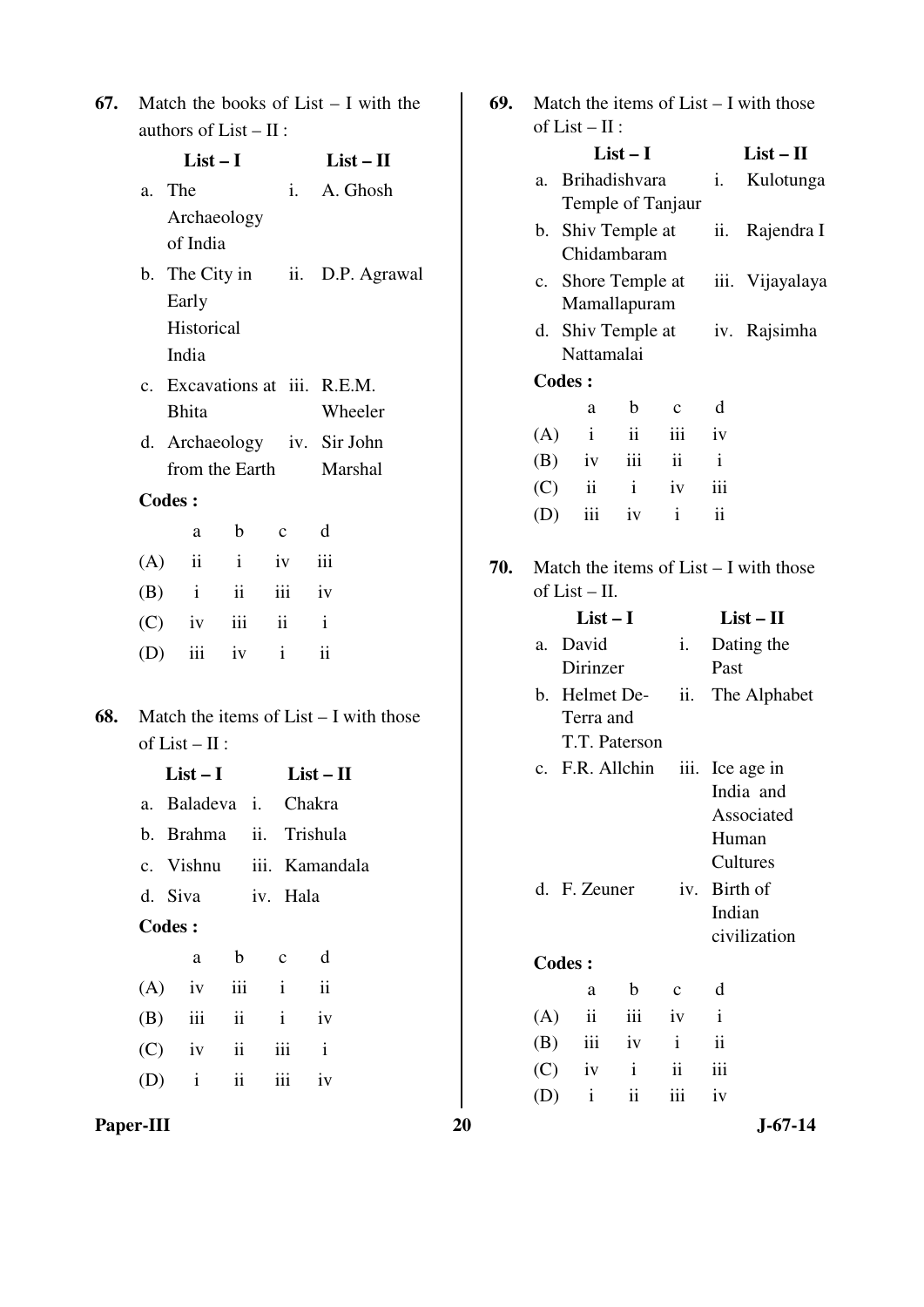| 67. | सूची – I की पुस्तकों का सूची – II के लेखकों<br>से सुमेलित कीजिए :                                                                                                      | 69. | सूची – I में दी मदों को सूची – II में दी मदों<br>के साथ सुमेलित करें :                                                                                           |
|-----|------------------------------------------------------------------------------------------------------------------------------------------------------------------------|-----|------------------------------------------------------------------------------------------------------------------------------------------------------------------|
|     | सूची – I सूची – II                                                                                                                                                     |     | सूची – I सूची – II                                                                                                                                               |
|     | a. दि आरक्योलॉजी i.<br>ए. घोष<br>ऑफ इंडिया<br>b. दि सिटी इन अर्ली ii. डी.पी. अग्रवाल                                                                                   |     | a.   तँजावुर का बृहदेश्वर मन्दिर  i.<br>कुलोतुंग<br>b. चिदम्बर का शिव मन्दिर<br>ii.   राजेन्द्र I<br>c. मामलपुरम का शोर मन्दिर iii. विजयालय                      |
|     | हिस्टारिकल इंडिया<br>c. एक्सकेवेसन्स एट iii. आर.ई.एम.<br>भीटा<br>कीलर<br>d. आरक्योलॉजी फ्रॉम iv. सर जॉन मार्शल                                                         |     | d. नत्तामलाई का शिव मन्दिर iv. राजसिंह<br>कूट :<br>$\mathbf b$<br>d<br>a<br>$\mathbf{C}$<br>$\mathbf{ii}$<br>iii<br>(A)<br>$\mathbf{i}$<br>iv                    |
|     | दि अर्थ<br>कूट :<br>d<br>$\mathbf b$<br>$\mathbf c$<br>a<br>(A)<br>$\mathbf{ii}$<br>$\mathbf{i}$<br>iii<br>iv                                                          |     | ii<br>(B)<br>iii<br>$\mathbf{i}$<br>iv<br>(C)<br>iii<br>$\ddot{\mathbf{i}}$<br>$\mathbf{i}$<br>iv<br>iii<br>$\mathbf{i}$<br>$\overline{\mathbf{i}}$<br>(D)<br>iv |
|     | (B)<br>ii<br>iii<br>$\mathbf{i}$<br>iv<br>(C)<br>iii<br>$\overline{\mathbf{ii}}$<br>$\mathbf{i}$<br>iv<br>$\overline{\textbf{ii}}$<br>(D)<br>iii<br>$\mathbf{i}$<br>iv | 70. | सूची - I में दी मदों को सूची - II में दी मदों<br>के साथ सुमेलित करें :                                                                                           |
|     |                                                                                                                                                                        |     |                                                                                                                                                                  |
| 68. | सूची – I में दी मदों को सूची – II में दी मदों<br>के साथ सुमेलित करें :                                                                                                 |     | सूची – I सूची – II<br>a.   डेविड डिरिंजर       i.<br>डेटिंग दी पास्ट<br>b. हेलमेट दी टेरा एवं ii. दी अल्फाबेट<br>टी.टी. पेटरसन                                   |
|     | सूची – I सूची – II<br>a. बलदेव   i. चक्र<br>त्रिशुल<br>ii.<br>b. ब्रह्म<br>c. विष्णु<br>iii. कमण्डल                                                                    |     | iii. आइस एज इन<br>c. एफ.आर.<br>इंडिया एण्ड<br>अलचिन<br>एसोसिएटिड<br>ह्यूमेन कल्चर्स                                                                              |
|     | d. शिव<br>iv. हल                                                                                                                                                       |     | बर्थ ऑफ इंडियन<br>d. एफ. ज्वायनर<br>iv.<br>सिविलाइज़ेशन                                                                                                          |
|     | कूट :<br>$\rm d$<br>$\mathbf b$<br>$\mathbf{C}$<br>$\rm{a}$                                                                                                            |     | कूट :                                                                                                                                                            |
|     | iii<br>$\rm ii$<br>(A)<br>$\mathbf{i}$<br>iv                                                                                                                           |     | $\mathbf b$<br>d<br>$\rm{a}$<br>$\mathbf{C}$<br>$\rm ii$<br>iii<br>(A)<br>iv<br>$\mathbf{i}$                                                                     |
|     | $\,$ iii<br>$\rm ii$<br>$\mathbf{i}$<br>(B)<br>iv<br>$\mathbf{ii}$<br>iii<br>(C)<br>$\mathbf{i}$<br>iv                                                                 |     | $\,$ iii<br>$\rm ii$<br>$\mathbf{i}$<br>(B)<br>iv                                                                                                                |
|     | $\rm ii$<br>(D)<br>$\mathbf{i}$<br>iii<br>iv                                                                                                                           |     | $\rm ii$<br>iii<br>(C)<br>iv<br>$\mathbf{i}$<br>iii<br>$\mathbf{i}$<br>$\rm ii$<br>iv<br>(D)                                                                     |

Paper-III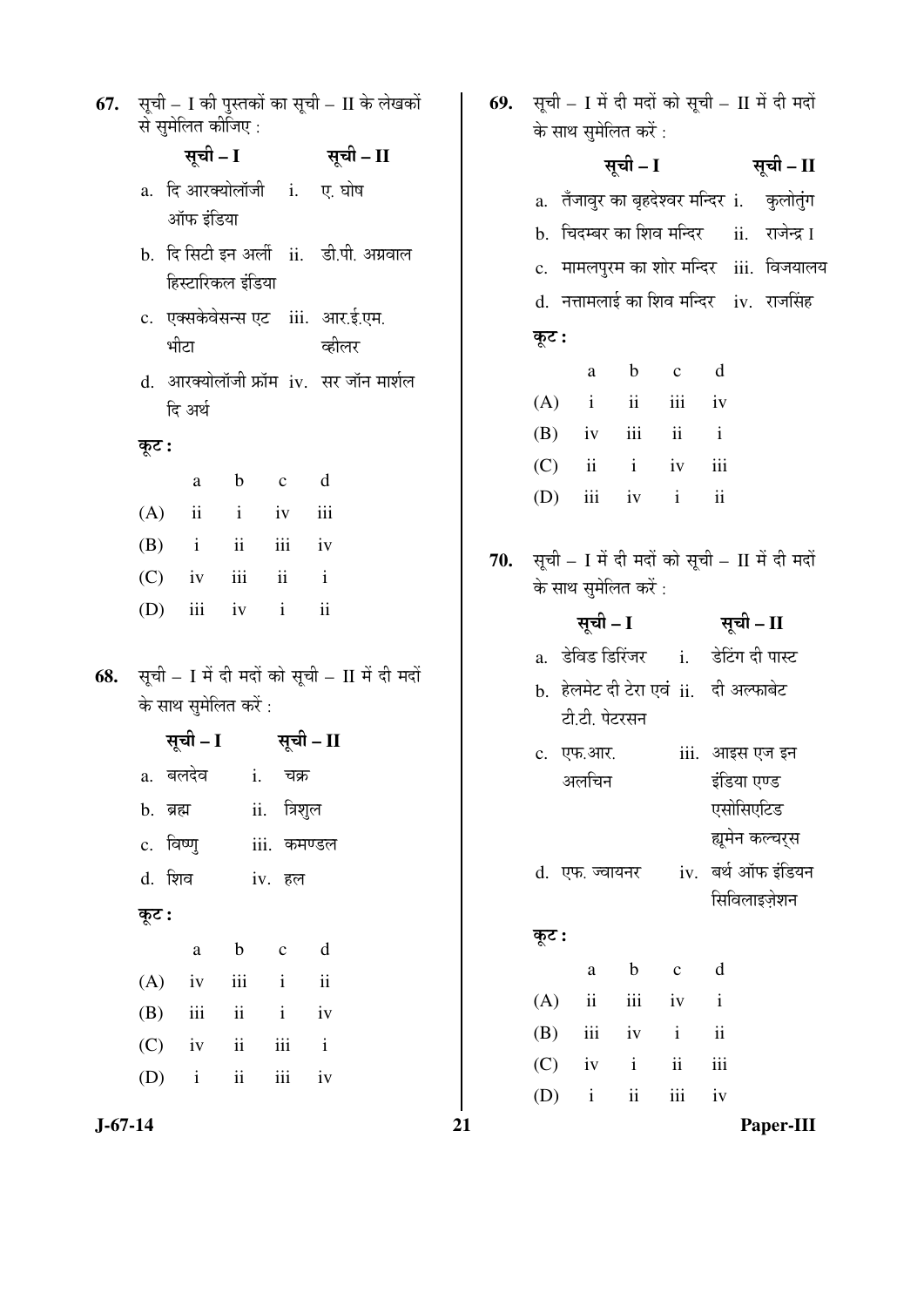| 71. |                                                          | Match the items of $List - I$ with those |
|-----|----------------------------------------------------------|------------------------------------------|
|     | of $List - II$ :                                         |                                          |
|     | $List-I$                                                 | $List - II$                              |
|     | a. Krishna-                                              | Mihirbhoja<br>i.                         |
|     | Balarama type                                            |                                          |
|     | coins                                                    |                                          |
|     | b. Chakravikrama ii.                                     | Samudragupta                             |
|     | type coins                                               |                                          |
|     | c. Lute Player                                           | iii. Chandragupta                        |
|     | type coin<br>d. Adi. Varaha                              | H                                        |
|     | type coins                                               | iv. Agathocles                           |
|     | <b>Codes:</b>                                            |                                          |
|     | $\mathbf b$<br>a                                         | d<br>$\mathbf{c}$                        |
|     | iii<br>$\mathbf{i}$<br>(A)                               | $\ddot{\mathbf{i}}$<br>iv                |
|     | $(B)$ ii iii                                             | iv<br>$\mathbf{i}$                       |
|     | $(C)$ iv iii                                             | ii<br>$\mathbf{i}$                       |
|     | ii<br>$(D)$ i                                            | iii<br>iv                                |
|     |                                                          |                                          |
| 72. |                                                          | Match the items of $List - I$ with those |
|     | of $List - II$ :<br>$List-I$                             |                                          |
|     |                                                          | $List - II$                              |
|     | a. Nataraja                                              | Harappan<br>i.<br>civilization           |
|     | b. Sultanganj                                            | ii.<br>Pallava period                    |
|     | Buddha                                                   |                                          |
|     |                                                          | c. Dancing girl iii. Pala period         |
|     |                                                          | d. Soma-Skanda iv. Chola period          |
|     | <b>Codes:</b>                                            |                                          |
|     | b<br>a                                                   | d<br>$\mathbf c$                         |
|     | $(A)$ iv<br>iii                                          | $\mathbf{i}$<br>$\overline{\mathbf{u}}$  |
|     | iii<br>$(B)$ iv                                          | $\ddot{\mathbf{i}}$<br>$\mathbf{i}$      |
|     | (C)<br>$\overline{\mathbf{u}}$<br>iv                     | iii<br>$\mathbf{i}$                      |
|     | (D)<br>$\mathbf{i}$<br>$\overline{\mathbf{ii}}$          | iii<br>iv                                |
| 73. |                                                          | Match the sites of List $- I$ with       |
|     | excavators in $List - II$ :                              |                                          |
|     | $List-I$                                                 | $List - II$                              |
|     | a. Sanauli                                               | i. V.N. Misra                            |
|     | b. Balathal                                              | ii.<br>D.V. Sharma                       |
|     | c. Daimabad                                              | iii. R.S. Bist                           |
|     | d. Dholavira iv. S.A. Sali                               |                                          |
|     | <b>Codes:</b>                                            |                                          |
|     | b<br>a<br>ii                                             | d<br>$\mathbf{c}$                        |
|     | (A)<br>$\mathbf{i}$<br>iii<br>$\ddot{\mathbf{i}}$<br>(B) | iii<br>iv<br>$\mathbf{i}$<br>iv          |
|     | (C)<br>iv<br>iii                                         | ii<br>$\mathbf{i}$                       |
|     | $\mathbf{i}$<br>ii<br>(D)                                | iii<br>iv                                |
|     |                                                          |                                          |

| <b>74.</b> Match the structural remains of |
|--------------------------------------------|
| $List - I$ with the period of their        |
| construction of $List - II$ :              |

|         |                   | List $-1$                    |              | $List-II$ |
|---------|-------------------|------------------------------|--------------|-----------|
| a.      |                   | Great Bath of i.             |              | Gupta     |
|         |                   | Mohenjodaro                  |              | period    |
| $h_{-}$ | Vishnu            |                              | ii.          | Maurya    |
|         | Temple at         |                              |              | period    |
|         | <b>Bhitargaon</b> |                              |              |           |
| $c_{-}$ |                   | Pillared Hall                | iii.         | Harappa   |
|         |                   | at Kumrahar                  |              | period    |
|         |                   | d. Settlement at <i>iv</i> . |              | Kushana   |
|         | Khairadih         |                              |              | period    |
|         | <b>Codes:</b>     |                              |              |           |
|         | a                 | h                            | $\mathbf{C}$ | d         |
| (A)     | ii                | $\mathbf{i}$                 | iii          | iv        |
| (B)     | iii               | $\mathbf{i}$                 | ii           | iv        |
| (C)     | $\mathbf{i}$      | $\mathbf{ii}$                | iii          | iv        |
| (D)     | iv                | iii                          | $\mathbf{i}$ | ii        |
|         |                   |                              |              |           |
|         |                   |                              |              |           |

**75.** Match the Mesolithic sites of List – I with States in List – II :

|        | List $-1$                  |  | $List-II$        |  |  |
|--------|----------------------------|--|------------------|--|--|
|        | a. Walki                   |  | i Karnataka      |  |  |
|        | b. Hallur                  |  | ii. Tamil Nadu   |  |  |
|        | c. Gallapalli              |  | iii. Maharashtra |  |  |
|        | d. Adichanallur iv. Andhra |  |                  |  |  |
|        |                            |  | Pradesh          |  |  |
| Codes: |                            |  |                  |  |  |

| a | b c d             |  |
|---|-------------------|--|
|   | $(A)$ iii i ii iv |  |
|   | $(B)$ ii iv i iii |  |
|   | $(C)$ iv i ii iii |  |
|   | $(D)$ i ii iii iv |  |

**Paper-III** 22 J-67-14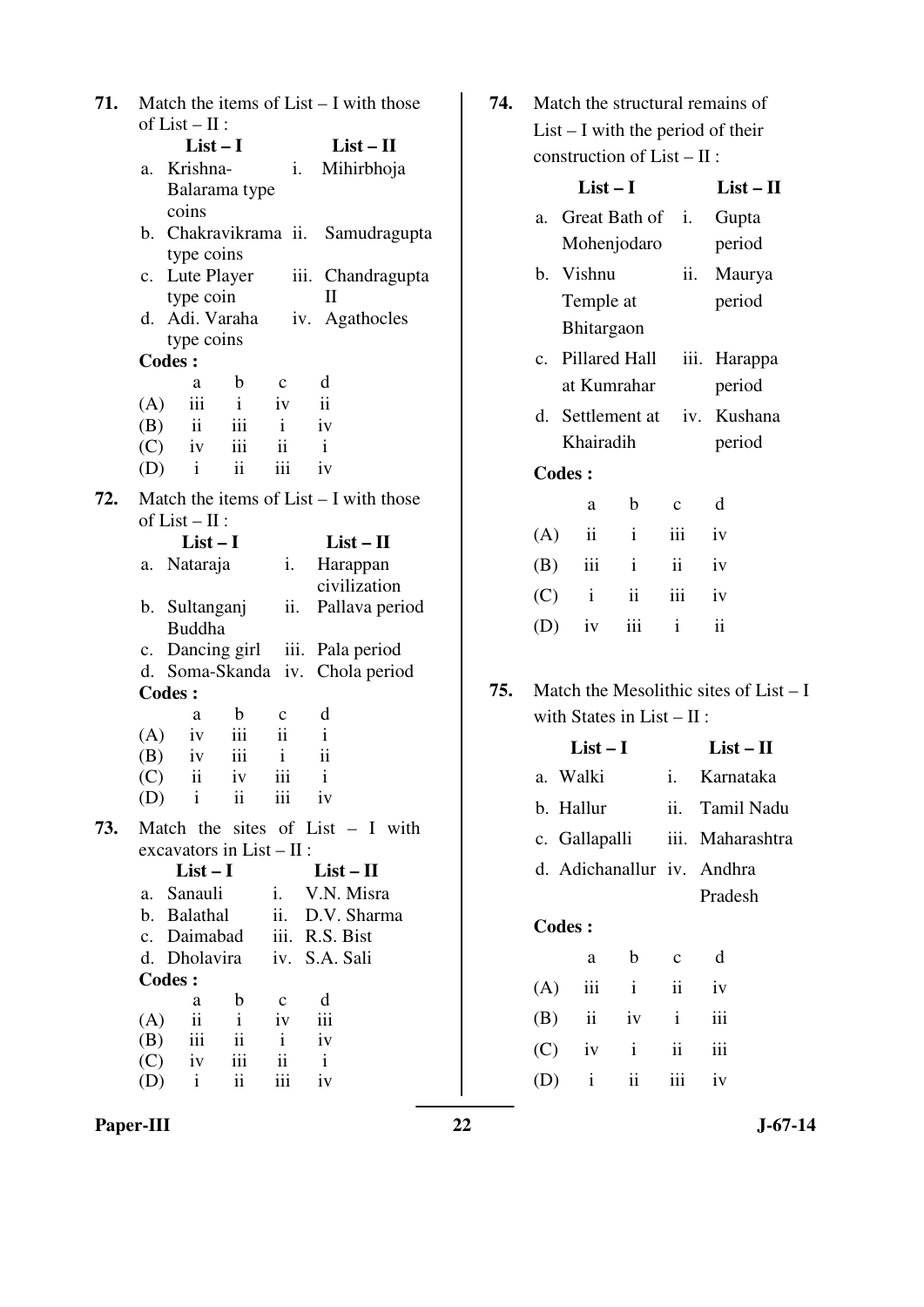| <b>71.</b> सूची – I में दी मदों को सूची – II में दी मदों |
|----------------------------------------------------------|
| के साथ समेलित करें :                                     |

|     |                                                                                                                                                                                                                             | सूची - I           |                  |                 | सूची – II                                     |  |
|-----|-----------------------------------------------------------------------------------------------------------------------------------------------------------------------------------------------------------------------------|--------------------|------------------|-----------------|-----------------------------------------------|--|
|     | a. कृष्णा-बलराम  i. मिहिरभोज                                                                                                                                                                                                |                    |                  |                 |                                               |  |
|     |                                                                                                                                                                                                                             |                    | प्रकार के सिक्के |                 |                                               |  |
|     | b. चक्रविक्रम प्रकार ii. समुद्रगुप्त<br>के सिक्के<br>c. वीणाधारी प्रकार iii. चन्द्रगुप्त II                                                                                                                                 |                    |                  |                 |                                               |  |
|     |                                                                                                                                                                                                                             |                    |                  |                 |                                               |  |
|     |                                                                                                                                                                                                                             | का सिक्का          |                  |                 |                                               |  |
|     |                                                                                                                                                                                                                             | के सिक्के          |                  |                 | d.  आदि वाराह प्रकार  iv.   अगाथोक्लीस        |  |
|     | कूट :                                                                                                                                                                                                                       |                    |                  |                 |                                               |  |
|     |                                                                                                                                                                                                                             |                    | a b c d          |                 |                                               |  |
|     | $\begin{array}{lllllllll} \text{(A)} & \text{iii} & \text{i} & \text{iv} & \text{ii}\\ \text{(B)} & \text{ii} & \text{iii} & \text{i} & \text{iv}\\ \text{(C)} & \text{iv} & \text{iii} & \text{ii} & \text{i} \end{array}$ |                    |                  |                 |                                               |  |
|     |                                                                                                                                                                                                                             |                    |                  |                 | iv                                            |  |
|     |                                                                                                                                                                                                                             |                    |                  |                 |                                               |  |
|     | $(D)$ i                                                                                                                                                                                                                     |                    | $\ddot{\rm n}$   |                 | iii iv                                        |  |
| 72. |                                                                                                                                                                                                                             |                    |                  |                 | सूची - I में दी मदों को सूची - II में दी मदों |  |
|     | के साथ सुमेलित करें :                                                                                                                                                                                                       |                    |                  |                 |                                               |  |
|     |                                                                                                                                                                                                                             | सूची - I           |                  |                 | सूची – II                                     |  |
|     | a. नटराज                                                                                                                                                                                                                    |                    |                  |                 | i. हड़प्पा सभ्यता                             |  |
|     |                                                                                                                                                                                                                             |                    |                  |                 | b. सुल्तानगंज बुद्ध ii. पल्लव युग             |  |
|     |                                                                                                                                                                                                                             |                    |                  |                 | iii. पाल युग                                  |  |
|     | c. नर्तकी<br>d. सोम-स्कन्ध iv. चोल युग<br>कूट :                                                                                                                                                                             |                    |                  |                 |                                               |  |
|     |                                                                                                                                                                                                                             |                    |                  |                 |                                               |  |
|     |                                                                                                                                                                                                                             | a —                | b c d            |                 |                                               |  |
|     | $(A)$ iv iii                                                                                                                                                                                                                |                    |                  |                 | $ii$ $i$                                      |  |
|     | $(B)$ iv iii                                                                                                                                                                                                                |                    |                  | $\mathbf{i}$    | $\overline{\mathbf{u}}$                       |  |
|     | $(C)$ ii iv iii i                                                                                                                                                                                                           |                    |                  |                 |                                               |  |
|     | $(D)$ i ii                                                                                                                                                                                                                  |                    |                  | iii             | iv                                            |  |
|     |                                                                                                                                                                                                                             |                    |                  |                 |                                               |  |
| 73. | सूची - I में दी मदों को सूची - II में दी मदों                                                                                                                                                                               |                    |                  |                 |                                               |  |
|     | के साथ सुमेलित करें :                                                                                                                                                                                                       |                    |                  |                 |                                               |  |
|     | सूची - I<br>सनौली<br>a.<br>b. बालाथला<br>c. डेमाबाद<br>d. धोलावीरा                                                                                                                                                          |                    |                  |                 | सूची – II                                     |  |
|     |                                                                                                                                                                                                                             |                    |                  | i.              | वी.एन. मिश्रा                                 |  |
|     |                                                                                                                                                                                                                             |                    |                  | ii.             | डी.वी. शर्मा                                  |  |
|     |                                                                                                                                                                                                                             |                    |                  |                 | iii. आर.एस. बिष्ट                             |  |
|     |                                                                                                                                                                                                                             |                    |                  |                 | iv. एस.ए. साली                                |  |
|     | कूट :                                                                                                                                                                                                                       |                    |                  |                 |                                               |  |
|     |                                                                                                                                                                                                                             | a                  | b                | $\mathbf C$     | d                                             |  |
|     | (A)                                                                                                                                                                                                                         | $\ddot{\text{11}}$ | $\mathbf{i}$     | iv              | iii                                           |  |
|     | (B)                                                                                                                                                                                                                         | iii                | $\mathbf{ii}$    | $\mathbf{i}$    | iv                                            |  |
|     | (C)                                                                                                                                                                                                                         | iv                 | iii              | $\ddot{\rm ii}$ | $\mathbf{i}$                                  |  |
|     | (D)                                                                                                                                                                                                                         | $\mathbf{i}$       | ii               | iii             | iv                                            |  |

**74.** सूची – I के इमारतों को सूची – II के निर्माण ्र<br>काल के साथ सुमेलित कीजिए :

|  | ment in meet Henrich and it is                                                         |                                              |         |                |                                       |  |
|--|----------------------------------------------------------------------------------------|----------------------------------------------|---------|----------------|---------------------------------------|--|
|  | सूची – I सूची – II                                                                     |                                              |         |                |                                       |  |
|  |                                                                                        | महास्नानघर                                   |         |                | a. मोहनजोदारो का i. गुप्त काल         |  |
|  |                                                                                        | विष्णु मन्दिर                                |         |                | b.  भीतर गाँव का     ii.    मौर्य काल |  |
|  |                                                                                        | स्तम्भयुक्त भवन                              |         |                | c. कुम्रहार का iii. हड़प्पा काल       |  |
|  |                                                                                        | d.  खेराडीह की       iv.  कुषाण काल<br>बस्ती |         |                |                                       |  |
|  | कूट :                                                                                  |                                              |         |                |                                       |  |
|  |                                                                                        |                                              | a b c d |                |                                       |  |
|  |                                                                                        | $(A)$ ii ii iii iv                           |         |                |                                       |  |
|  |                                                                                        | $(B)$ iii i ii iv                            |         |                |                                       |  |
|  |                                                                                        | $(C)$ i ii iii iv                            |         |                |                                       |  |
|  |                                                                                        | (D) iv iii i ii                              |         |                |                                       |  |
|  | 75. सूची - I में दी मदों को सूची - II में दी मदों<br>के साथ सुमेलित करें :             |                                              |         |                |                                       |  |
|  | सूची – I सूची – II                                                                     |                                              |         |                |                                       |  |
|  |                                                                                        | a. वाल्की                                    |         |                | i. कर्नाटका                           |  |
|  | b. हल्लूर<br>c. गल्लपल्ली  iii. महाराष्ट्र<br>d. आदिचनल्लूर iv. आन्ध्र प्रदेश<br>कूट : |                                              |         |                | ii. तमिल नाडु                         |  |
|  |                                                                                        |                                              |         |                |                                       |  |
|  |                                                                                        |                                              |         |                |                                       |  |
|  |                                                                                        |                                              |         |                |                                       |  |
|  |                                                                                        | a                                            | b       | $\overline{c}$ | $\mathbf d$                           |  |
|  |                                                                                        | $(A)$ iii i                                  |         | $\mathbf{ii}$  | iv                                    |  |
|  |                                                                                        | $(B)$ ii iv i                                |         |                | iii                                   |  |
|  |                                                                                        | $(C)$ iv i ii                                |         |                | iii                                   |  |
|  |                                                                                        | $(D)$ i ii iii iv                            |         |                |                                       |  |

 $J-67-14$ 

Paper-III